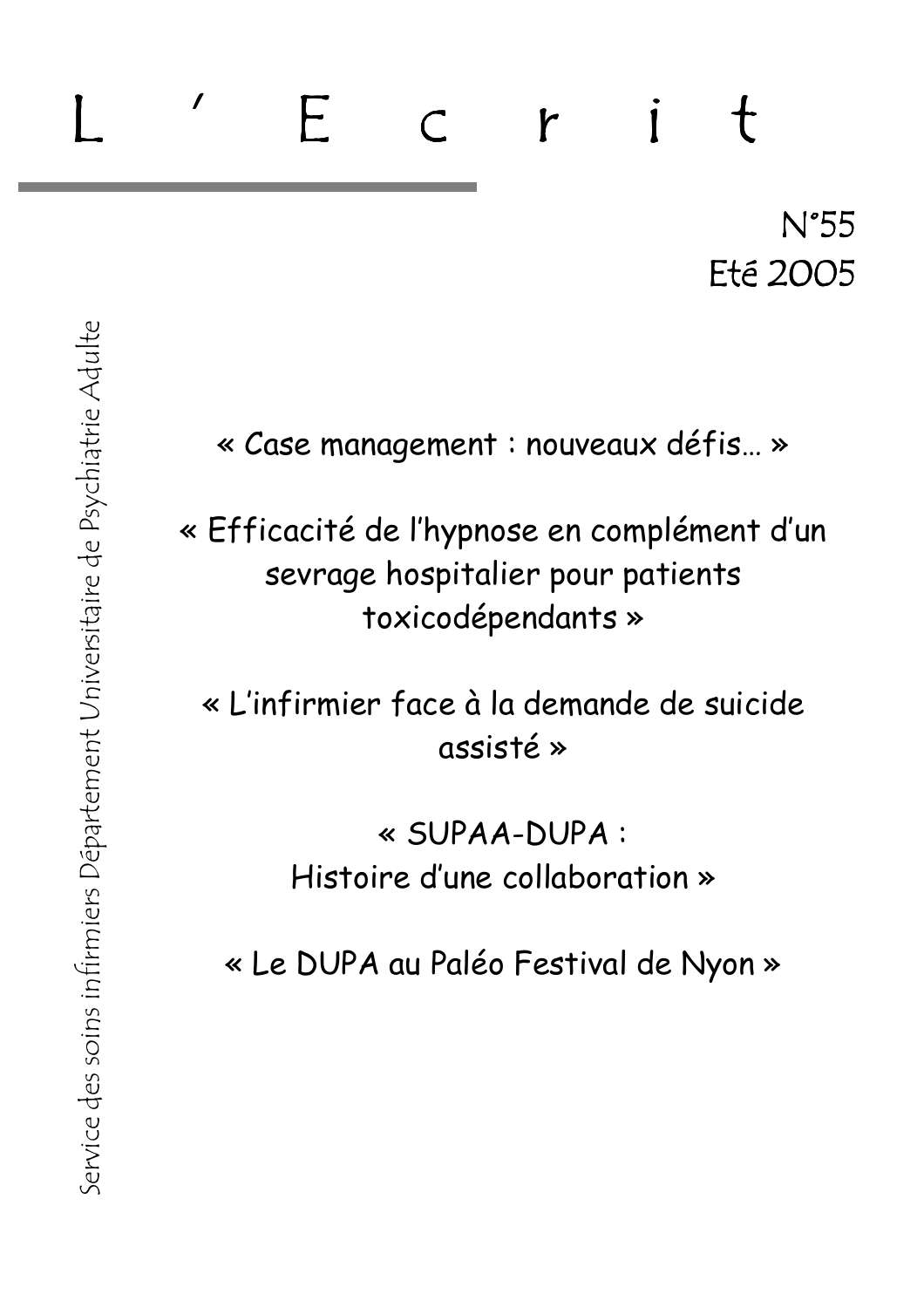# $\overline{\phantom{a}}$ Ecrit  $\lfloor$

# Sommaire

| Edito:<br>« Case Manager »<br>Pierre Horner                                                                                                                                                                     | $P. -3$  |
|-----------------------------------------------------------------------------------------------------------------------------------------------------------------------------------------------------------------|----------|
| « Les intervention infirmières et socioéducatives dans le DUPA : les<br>raisons de développer une offre de case management clinique (ou suivi<br>systématique du patient) »<br>Roland Philippoz, Renaud Stachel | $P. -4$  |
| « Efficacité de l'hypnose en complément d'un sevrage hospitalier pour<br>patients toxicodépendants. Etude randomisée et contrôlée. »<br>Jacques Rière                                                           | $P. -10$ |
| « L'infirmier face à la demande de suicide assisté. »<br>Didier Camus                                                                                                                                           | $P. -18$ |
| « SUPAA-DUPA : Histoire d'une collaboration »<br>Françoise Ramseier, Jean-Pierre Boxelé, Rifat Maksutaj, Yves Dorogi                                                                                            | $P. -25$ |
| « Le DUPA au Paléo Festival de Nyon »<br>Mathias Lippuner, Catherine Reymond Wolfer                                                                                                                             | $P. -29$ |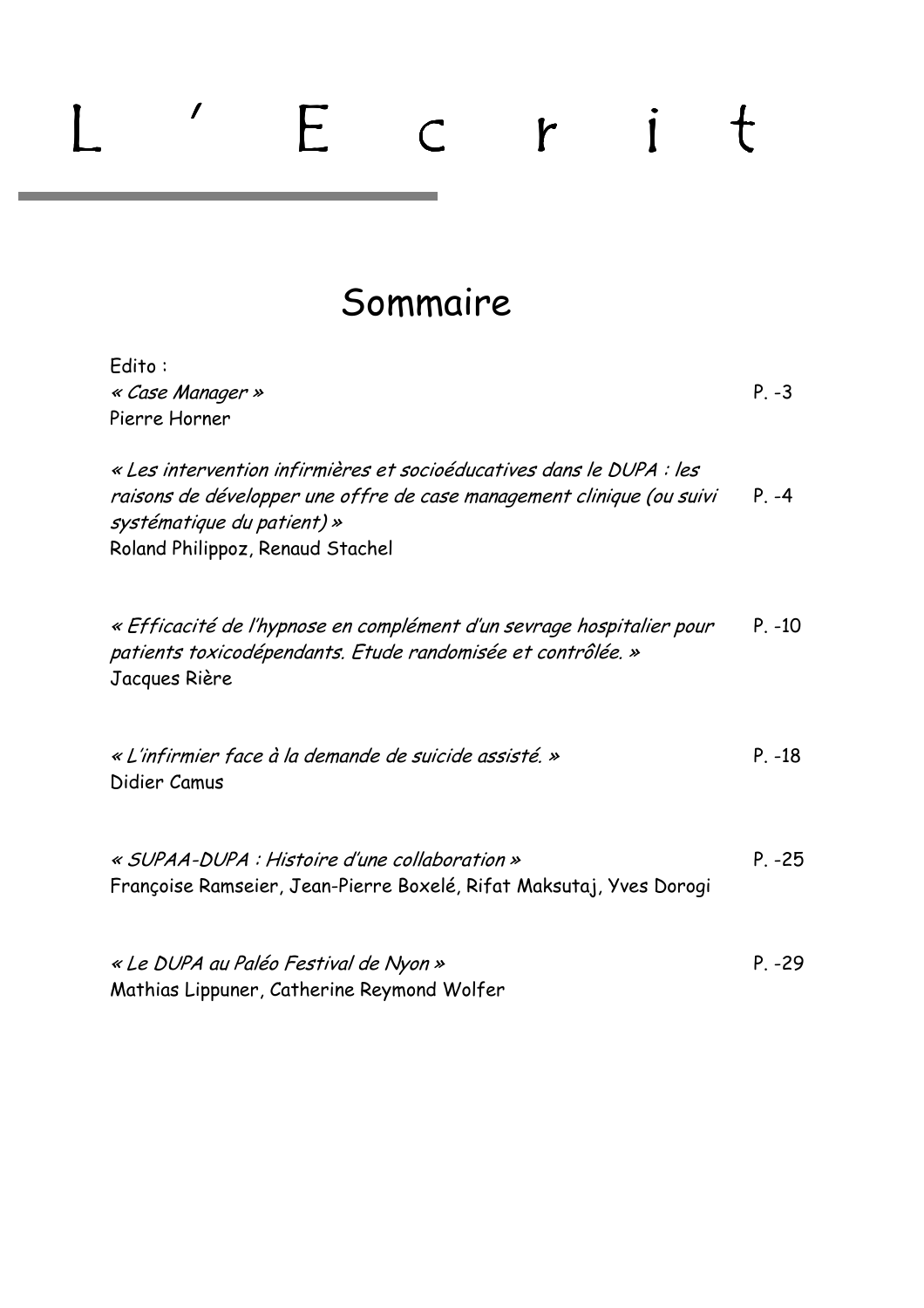Editorial

Pierre Horner Infirmier Chef de l'Hôpital Psychiatrique Cantonal de Marsens, Fribourg.

# **Case Manager**

Le Case Manager sera-t-il une étape marguante de l'évolution du fonctionnement des professionnels de la santé? Si le recul manque actuellement pour de telles prédictions, certains éléments permettent de le penser. L'organisation des soins vue au travers d'un prisme hospitalocentrique montre qu'initialement, il y avait le tout hospitalier. Le but était ramener les patients dans les murs pour les traiter. Puis, des structures intermédiaires, ou extra-hospitalières, ont visé à faciliter la transition vers un retour à domicile. Les soins n'étaient plus seulement intramuros, ils sont devenus en partie intra-muros, en partie extra-muros. Le Case Manager permet maintenant au soignant d'être dedans et dehors, intra et extramuros. Cette perspective est à mettre en lien avec la complexité des prises en charge, avec les aspects santé et social des prises en charge. A noter que cette évolution se fait dans une logique d'emboîtement, les nouvelles pratiques ne se substituant pas aux anciennes, elles viennent les enrichir.

Enfin, dans une logique purement professionnelle, il est intéressant de voir comment les besoins du patient psychiatrique ont forcé une adaptation de la pratique. Alors que notre organisation du travail tend à diviser et compartimenter les rôles professionnels, il devient difficile d'avoir une vision globale de la prise en charge, surtout lorsqu'elle dure dans le temps. Ici, le processus de soins pousse l'organisation à créer une nouvelle fonction. Les frontières corporatistes s'amenuisent et laissent la place à l'expertise transdisciplinaire.

L'observateur ne manquera pas de rester critique. Ce Case Manager est-il une incarnation de l'interdisciplinarité? Si oui, cette fonction restera-t-elle l'émanation de diverses professions ? Cette fonction sera-t-elle reconnue par les différents acteurs du domaine santé-social et quelles ressources seront octroyées à son développement? Quoi qu'il en soit l'expérience mérite d'être saluée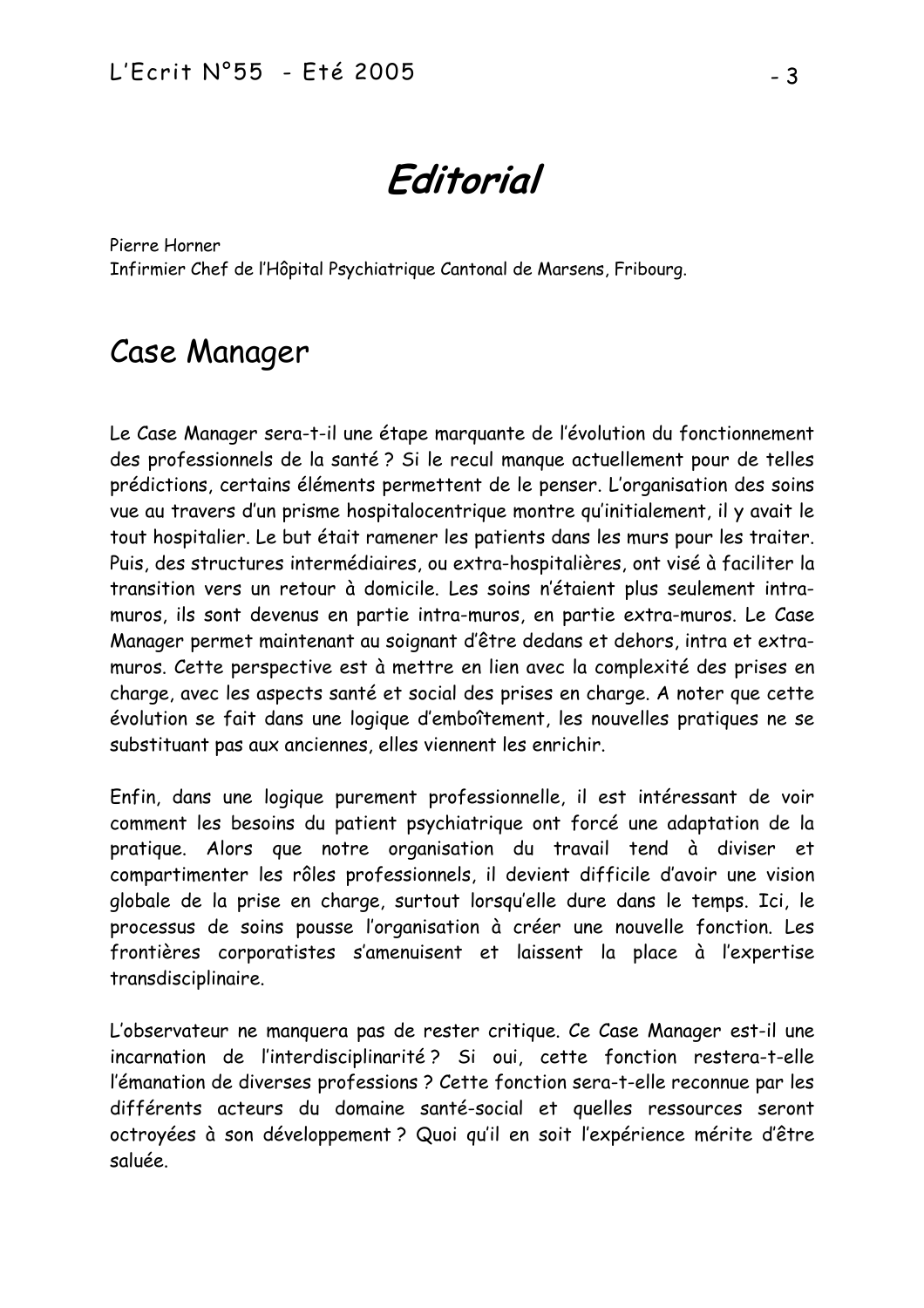# Les interventions infirmières et socioéducatives dans le DUPA : les raisons de développer une offre de case management clinique (ou suivi systématique du patient)

## **Juin 2005**

Roland Philippoz, ICS ; Renaud Stachel, Resp. Service social.

# **Introduction**

Depuis plusieurs années, des équipes infirmières et sociales du DUPA proposent des formes de suivis déléqués qui les placent en première ligne de l'offre de soins pour des patients présentant, pour la plupart,  $line$ pathologie et/ou chronique des difficultés sociales majeures aui nécessitent l'intervention soutenue et durable de soignants institutionnels. Cette pratique, qui n'a jamais cessé de se développer au sein des services de psychiatriques soins ambulatoires lausannois, fait partie de l'offre de soins de quasiment toutes les unités du DUPA qui emploient des assistants sociaux et des infirmiers

Les bénéfices de la continuité des soins. par opposition à la discontinuité de l'activité des médecins assistants, sont reconnus en interne mais sont peu valorisés hors de l'institution.  $\overline{a}$ prééminence de l'intervention médicale reste pour beaucoup de nos partenaires du réseau, pour les patients et leurs proches, la référence qui domine. Il n'en reste pas moins qu'au fil des ans les

assistants sociaux à l'hôpital et en ambulatoire et les infirmiers en ambulatoire. soutenus dans cette. démarche par des cadres médicaux responsables et pragmatiques. ont développé des activités thérapeutiques (groupes par exemple) et des suivis spécifiquement sociaux ou infirmiers.

Les récents développements dans le DUPA d'unités spécialisées - St Martin, pour les patients toxico dépendants, la psychiatrie communautaire avec les suivis intensifs dans le milieu pour les patients souffrant de. troubles psychotiques-, complétant en cela les expériences similaires dans les interventions de crise et d'urgences, ont manière placé de beaucoup plus systématique les travailleurs socioéducatifs et les infirmiers en première ligne.

L'absence d'un modèle institutionnel qui reconnaît la fonction de l'intervenant et valide ce type de prises en charge, tant en interne que dans le réseau, s'est plusieurs fois fait sentir. Il n'est en effet pas rare qu'un soignant, identifié comme l'intervenant principal par le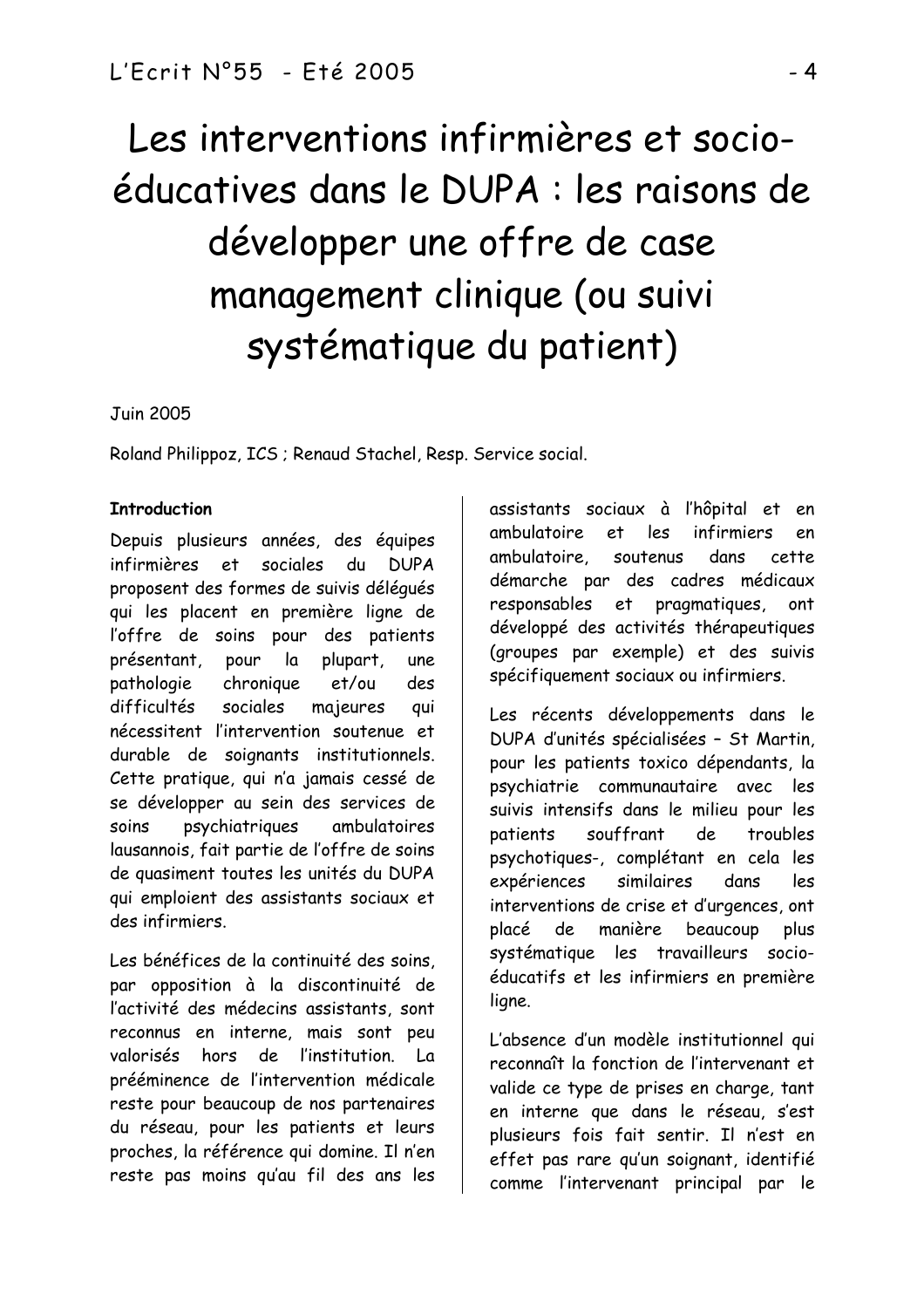patient, le cas échéant ses proches et les autres soignants de l'unité, se voie disqualifié dans sa fonction par un autre soignant ou une autre équipe du DUPA. Ce statut d'intervenant principal souffre de l'absence de cette reconnaissance institutionnelle qui fait que toute personne placée dans cette position rencontre des difficultés à se légitimer et faire valoir la délégation de compétence et les responsabilités qui lui sont déléquées par la direction médicale du Département ou de son unité.

# De référent continu à case manager

A partir des expériences acquises dans le DUPA avec les référents continus et avec les socio-éducatifs de St Martin dans l'accompagnement des patients méthadoniens en collaboration avec un médecin installé nous souhaitons proposer le modèle du case management pour les suivis déléqués à un intervenant psychosocial première ligne. en Expérimenté dans maintes équipes spécialisées, le case management a fait ses preuves et est une réponse aux besoins des patients qui ont de la peine à accéder aux soins et qui ont tendance à rompre, au gré des épisodes de leur maladie, la continuité de leur suivi. Plague tournante coordinateur. référent, l'intervenant psychosocial devient ainsi le garant pour le patient et le réseau d'une continuité qui trop défaut souvent fait avec  $leg$ conséquences néfastes des ruptures et de la perte des acquis. C'est pour ces raisons que le programme « Psychose débutante », qui vise en premier lieu à maintenir des liens entre les patients et le réseau de soins, se construit en s'appuyant, entre autres, sur des case managers.

Nos expériences de collaboration avec les médecins installés ont montré que pour un médecin généraliste, voire un spécialiste, la complexité de certaines situations qu'ils sont amenés à prendre charge seuls parfois en est décourageante. Ils sont confrontés à des prises en charge morcelées, un manque de temps pour gérer le réseau du patient et sont aux difficultés pour soutenir **un** projet concret. Si l'institution peut proposer un intervenant clairement identifié pour être le garant de la continuité la collaboration avec les médecins installés s'en trouvera grandement facilitée.

Parmi les différents modèles de case management, nous avons retenu celui qui privilégie la clinique et qui se base sur les compétences de professionnels de la santé - infirmiers et socio-éducatifs - à mêmes d'offrir une réponse étendue aux besoins des usagers et des partenaires du réseau.

Ci-dessous, un article de TEMPIER R.: Le Case Management: une facon efficace de suivre des personnes atteintes de psychose au long cours (http://www.rehab-infoweb.net/),

répond à plusieurs des questions posées par les assistants sociaux et les infirmiers et permet de clarifier vers la définition laquelle nous nous sur développer appuyons pour cette approche dans le DUPA. L'avantage de ce modèle est sa complète compatibilité avec les pratiques en viqueur dans nos services, basées sur la collaboration interdisciplinaire et qui privilégient l'intervention de professionnels formés aux soins psychiatriques. Bien que l'auteur présente ce modèle comme étant particulièrement adapté pour des patients atteints de psychose au long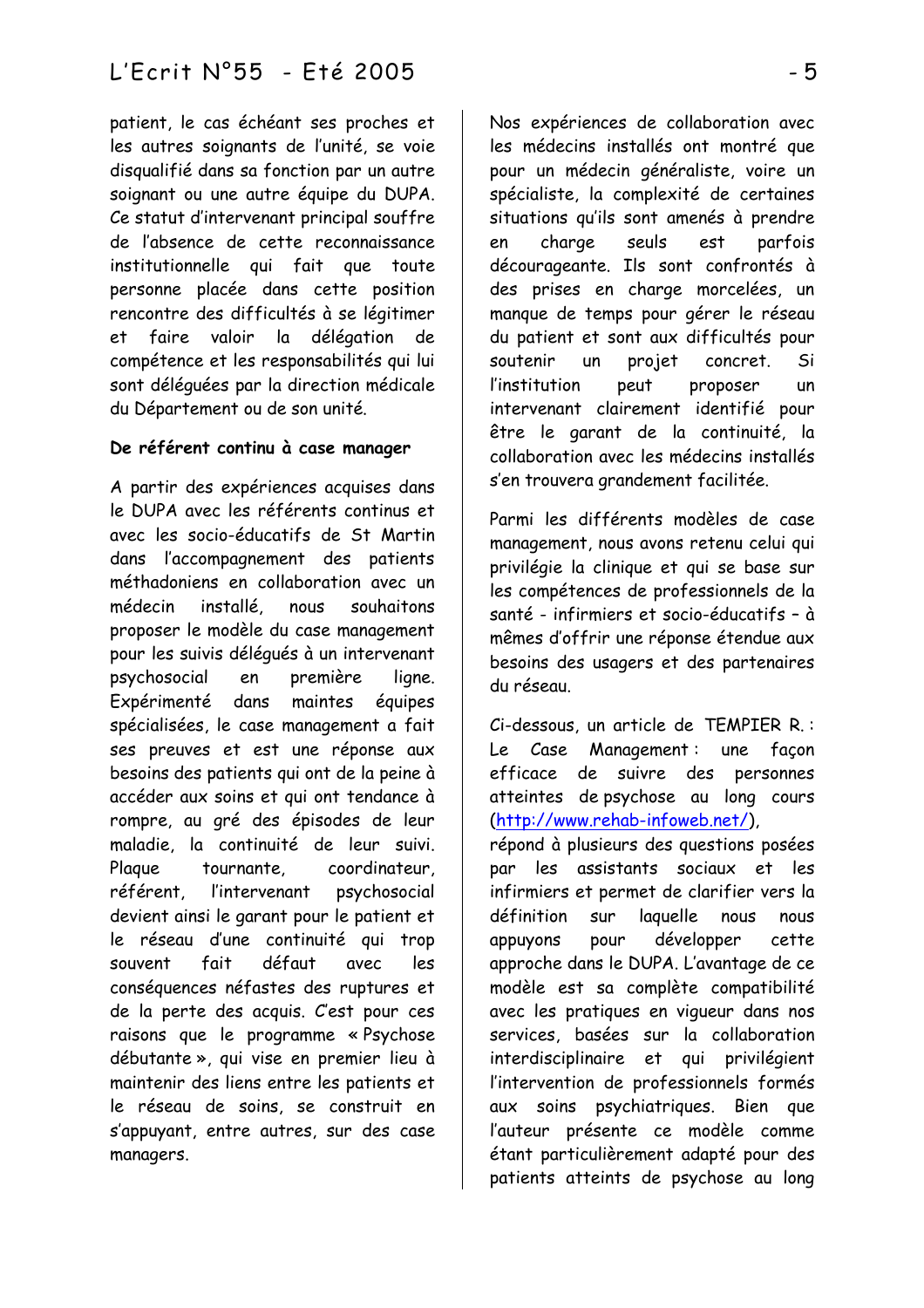# L'Ecrit N°55 - Eté 2005

cours, nous pensons qu'il est tout à fait pertinent pour d'autres troubles nécessitant l'intervention en première ligne d'assistants sociaux et d'infirmiers (dépendances, dépressions récurrentes, troubles de la personnalité,...)

« C'est pour cela que ces personnes [qui souffrent de schizophrénie] ont besoin d'un appui solide de la part d'un thérapeute compétent, accessible et soutenant. Celui-ci doit non seulement surveiller les symptômes, mais aussi aider les patients à faire face aux problèmes qui peuvent se poser dans la  $vie$  quotidienne.[...]

Mais comment délivrer un traitement acceptable et efficace pour des troubles relativement fréquents[1]? Comment permettre au plus grand nombre de patients d'avoir accès à un traitement au long cours, basé essentiellement sur une relation d'aide qui nécessite des moyens humains et du temps ? Comment délivrer un traitement permettant au patient une insertion progressive dans la société tout en permettant un épanouissement personnel, dans des limites budgétaires de plus en plus strictes imposées par les administrateurs et les qouvernements ?[...]

A l'heure actuelle, le Case Management représente, à notre avis, le meilleur modèle d'organisation du suivi des patients dans la phase stable de leur trouble schizophrénique.

#### Voici pourquoi :

D'abord, il fait appel à un travail basé sur la multidisciplinarité. Le travail en équipe multidisciplinaire permet d'aborder de façon plus précise les besoins des patients qui sont nombreux,

variés et variables ; chaque membre de l'équipe amène alors ses compétences pour résoudre un problème, qu'il soit clinique ou social, voire clinico-social. Mais ce qui est fondamental dans le modèle du Case Management, c'est la permanence d'une relation suivie garante d'une continuité des soins. Et c'est de cela dont les patients ont en général le plus besoin.

Pour Kanter (1989), le Case Management clinique est un type de pratique psychiatrique basée sur une relation permanente permettant de maintenir des personnes malades mentales dans leur milieu de vie.

Le Case Management clinique : 1) intègre le traitement psychiatrique et le coordonne avec les autres services ou traitements 2) constitue un lien humain entre un patient et un système, et surtout, 3) délivre un traitement individualisé et des soins basés sur une relation thérapeutique. Pour ces personnes lourdement handicapées mentalement, cette pratique permet de faciliter leur vie de tous les jours, d'augmenter leur bien-être, leur participation dans la communauté et leur adaptation à leur maladie. En bref. cette pratique accroît leur qualité de vie.

Le Case Management clinique s'oppose à celui dit de courtage qui se limite à la coordination des services seulement. Dans ce cas, le Case Manager ne se concentre pas sur la relation, mais réfère le sujet à d'autres agences ou lieux de soins ou de suivi. De plus, dans ce type de pratique dit de courtage, il y a en général peu (ou pas) de surveillance des symptômes et du traitement. Par contre, cette approche peut être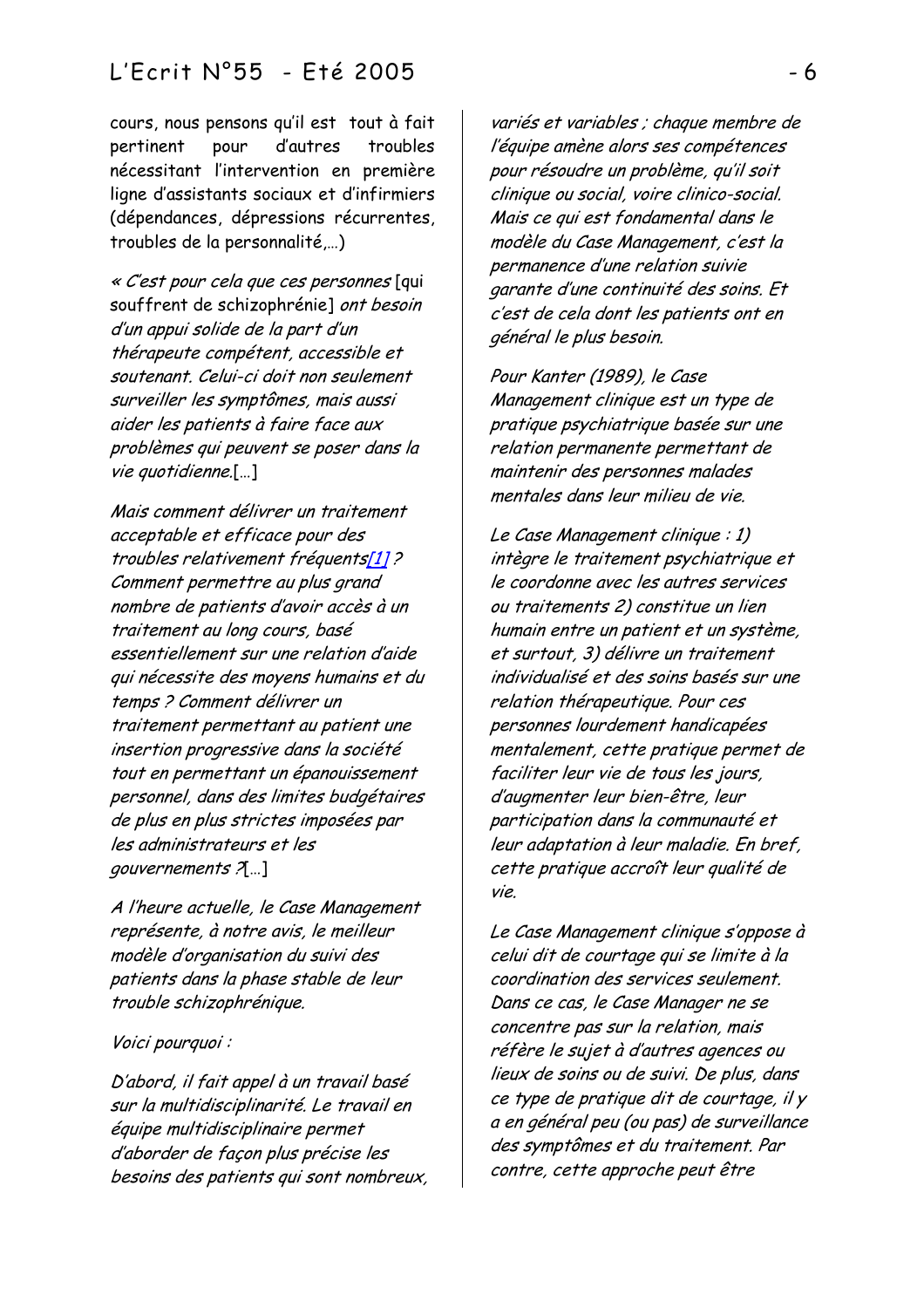# L'Ecrit N°55 - Eté 2005

effectuée par des non professionnels, avec peu ou pas de formation en santé mentale. Pour reprendre l'expression de Kanter (1989) qui différencie les deux types de Case Management : « Un Case Manager clinique est un compagnon de voyage mais pas un agent de voyage ». Le professionnel accompagne le patient dans une relation stable et durable; il ne se limite pas à l'envoyer dans d'autres agences sociales. Il importe donc que le travail de suivi se fasse sous le couvert d'une relation thérapeutique de soutien.

Des aidants naturels, qu'ils fassent partie de la famille ou du groupe dans lequel évolue le patient, peuvent apporter une aide pertinente. Mais cette aide doit être soutenue et encadrée par des professionnels qui ont une formation solide dans le travail avec ces personnes atteintes de facon sévère et persistante, afin d'éviter l'épuisement des aidants face au patient et son rejet. Le Case Manager travaille au maintien et à l'expansion du réseau social, celui-ci étant habituellement assez pauvre dans ce type de maladie. Il doit donc encourager l'aide que des personnes de l'entourage peuvent apporter et stimuler la continuité de telles relations d'aide

Le psychiatre et le médecin traitant ont un rôle fondamental dans la promotion de ce modèle de pratique. Il va de soi que sans le soutien des médecins, il est impossible de mettre en place ce type de pratique. Le Leadership du médecin et ses aptitudes à l'organisation sont aussi des facteurs de réussite de l'implantation de ce modèle. Le partenariat Case Manager psychiatre est un élément fondamental

de cette pratique, car ils forment la cellule de base de l'équipe. Le médecin se doit d'informer le patient sur ce type de prise en charge, car il va sûrement rencontrer beaucoup plus souvent l'infirmière, la travailleuse sociale comme Case Manager que le médecin. De plus, la plupart des patients ne sont pas forcément habitués à ce modèle, ayant l'habitude d'avoir des entretiens individuels avec les médecins plutôt qu'avec les autres membres de l'équipe. Dans ce modèle, il faut souligner l'importance pour le psychiatre de pouvoir déléquer certains actes, comme par exemple la surveillance de la symptomatologie ou l'évaluation des effets des neuroleptiques. Par ailleurs, le rôle de chaque partenaire dans l'équipe devrait être bien établi de manière à ce qu'il n'y ait pas de confusion.

Ce type de pratique s'adresse surtout aux personnes qui ont une problématique de psychose au long cours, mais elle peut être étendue à d'autres types de pathologies qui entraînent une perte d'autonomie et des dysfonctionnements sociaux évidents comme par exemple les troubles de personnalité ou, dans certains cas, la dépendance à l'alcool. Par ailleurs, il importe que la charge clinique soit judicieusement répartie entre les membres de l'équipe : ainsi, pour éviter les risques d'épuisement professionnel qui peuvent surgir chez des thérapeutes surchargés de patients, un Case Manager ne devrait pas avoir plus de 30 cas stables à sa charge.

La pratique de Case Management peut apparaître comme l'élément charnière des services offerts en milieu externe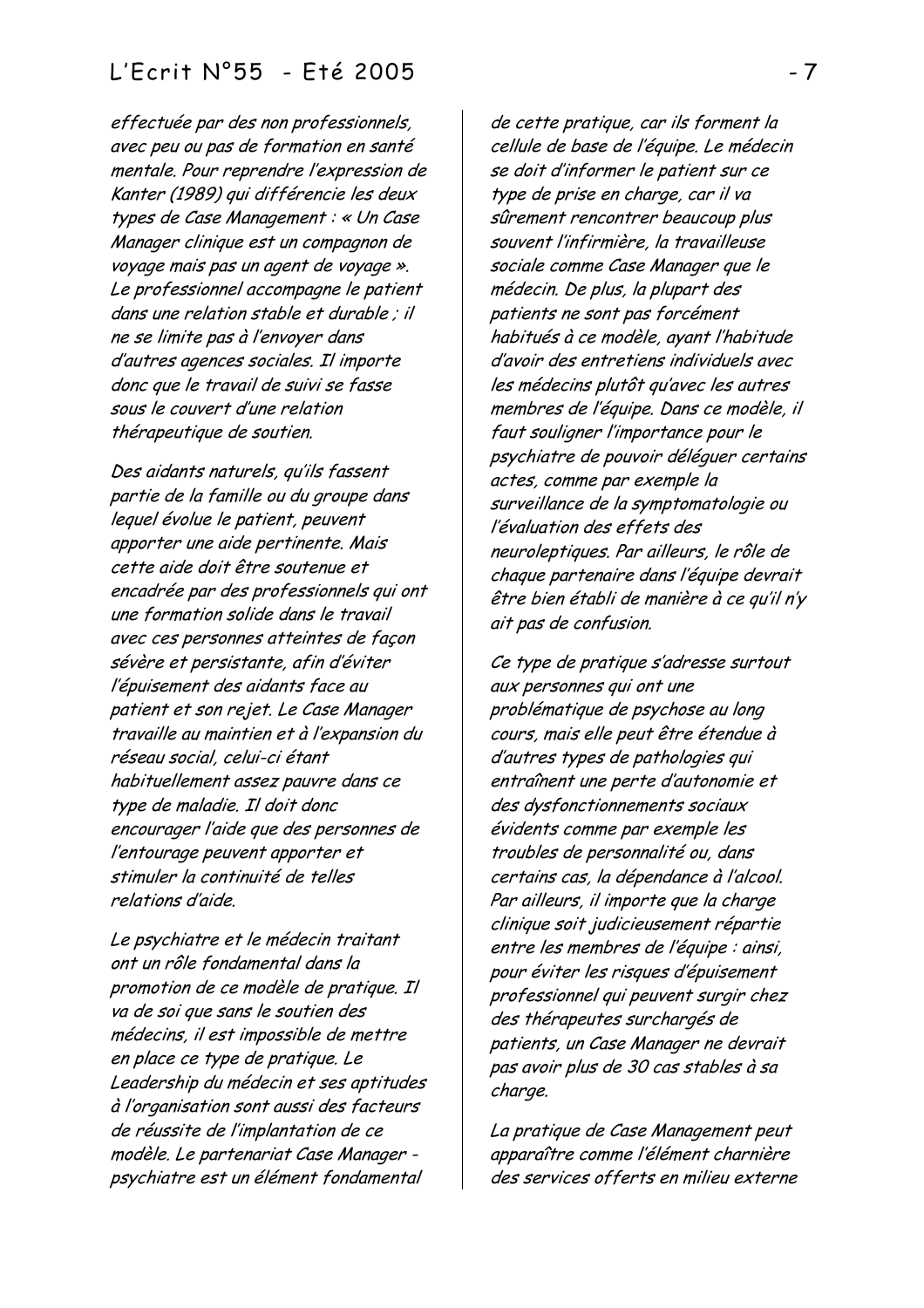de façon continue pour des patients atteints de schizophrénie.

Cependant, l'intensité de la prise en charge peut varier au cours du temps. En général, après plusieurs années de suivi de ce type, les visites peuvent être espacées surtout si le patient et le thérapeute conviennent que les objectifs qu'ils s'étaient fixés ont été atteints et que le développement a touché un maximum d'autonomie et d'épanouissement personnel tout en conservant une stabilité de la pathologie.

# Un modèle pour le DUPA

La difficulté à laquelle les unités et les case managers sont et seront confrontés réside dans l'articulation des transmissions et la définition des différents temps de la prise en charge crise vs continuité- avec le risque que les passages d'un intervenant (d'une unité) à l'autre ne se fassent pas ou se fassent mal, et que cela induise une confusion dans les rôles des différents intervenants. Pour éviter ces confusions. il y a lieu d'être particulièrement attentifs aux points suivants :

Le coordinateur du réseau et le case manager ne sont pas nécessairement la même personne mais doivent être clairement identifiés pour l'ensemble des intervenants qui constitue le réseau et l'usager

Le modèle de case management devrait  $\overline{a}$ SP. centrer  $S$ llm personne/patient et non pas sur le résegu

Le suivi est thérapeutique mais n'a d'objectifs pas de type psychothérapeutiques

L'interdisciplinarité est le prérequis pour garantir un modèle de case management

Un accompagnement et un suivi des professionnels (coaching, supervision individuelle et en groupe) doit être mis sur pied

La direction du DUPA, - sur la base du présent document et d'un cahier des charges générique pour les case managers- garantit la reconnaissance en interne d'une fonction de Case Manager au sein du DUPA et clarifie ainsi la fonction du professionnel dans ses interactions avec  $leg$ quitres professionnels du DUPA et avec les intervenants du réseau

## Quelques définitions :

Management (littéralement Case  $\equiv$  $de$   $cas)$ : Flaboration aestion de stratégies de gestion des soins de cas particulièrement complexes et onéreux

Case Management clinique : Intègre le traitement psychiatrique et le coordonne avec les autres services ou traitements

Constitue un lien humain entre un patient et un système

Délivre un traitement/accompagnement individualisé basé sur une relation thérapeutique, en vue de favoriser le bien être, la participation dans la communauté et l'adaptation à la maladie Le but est d'accroître la qualité de vie Il est centré sur la personne avant d'être centré sur le réseau

Managed Care: Signifie littéralement « soins gérés » et désigne un ensemble de concepts et d'instruments qui visent à introduire des principes de gestion d'entreprise dans le domaine de la santé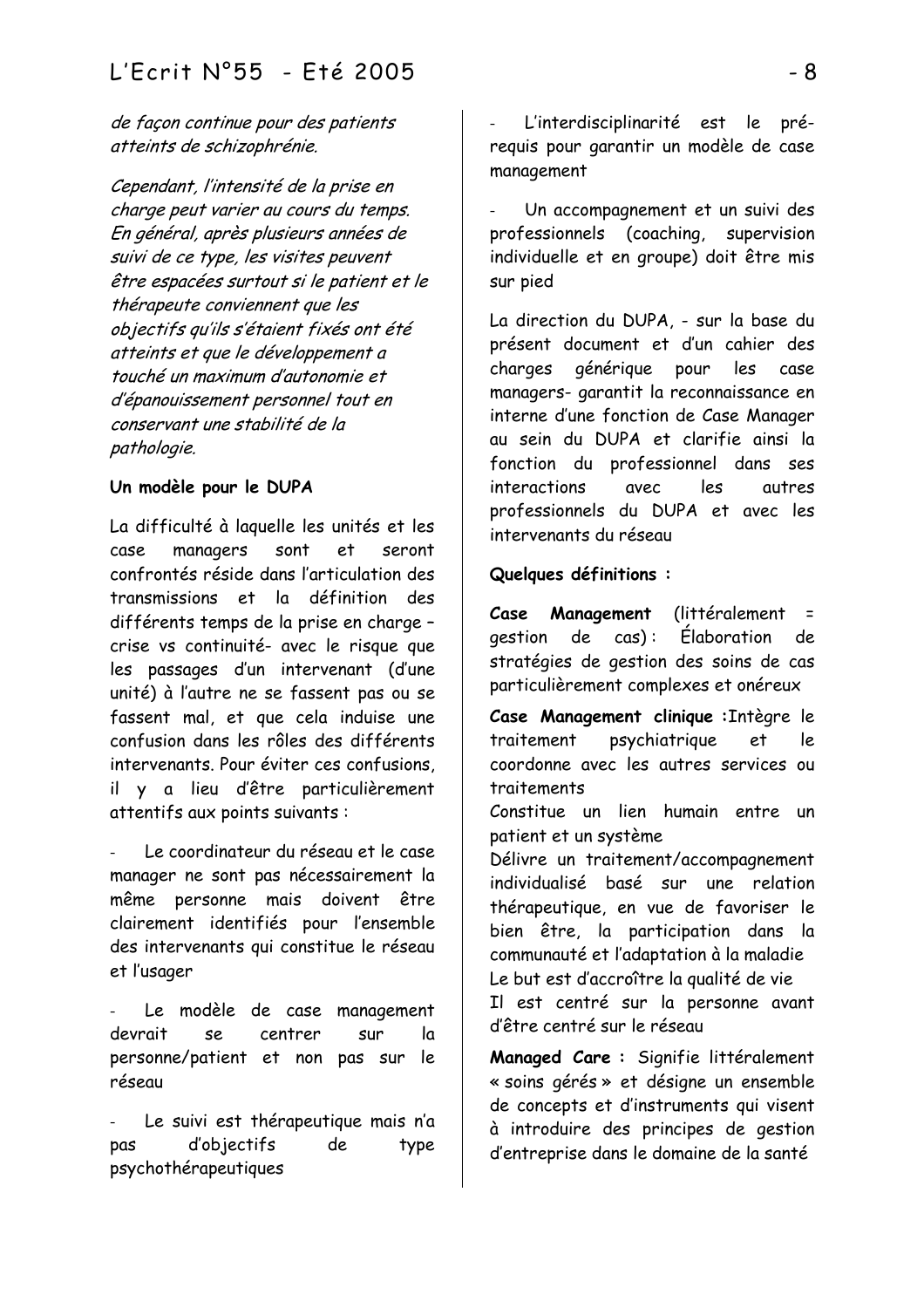Disease Management : Elaboration de stratégies de gestion des soins pour des pathologies lourdes; du point de vue clinique la prévention et la continuité y jouent un rôle prédominant (filières de soins)

# Travail en équipe :



## **Bibliographie:**

TEMPIER R.: Le Case Management : une façon efficace de suivre des personnes atteintes de psychose au long cours Canada http://www.rehab-infoweb.net/

KANTER J.: Clinical Case Management: Definition, Principles, Components. Hospital and Community Psychiatry, 1989, Vol 40 (4) p 361-68.

GELINAS D. : Travail social, suivi intensif dans le milieu et case management en psychiatrie, Uni. De Montréal, DPT de service social, 1996

EHMANN T, HANSON L., Practice reference for early psychosis, 2004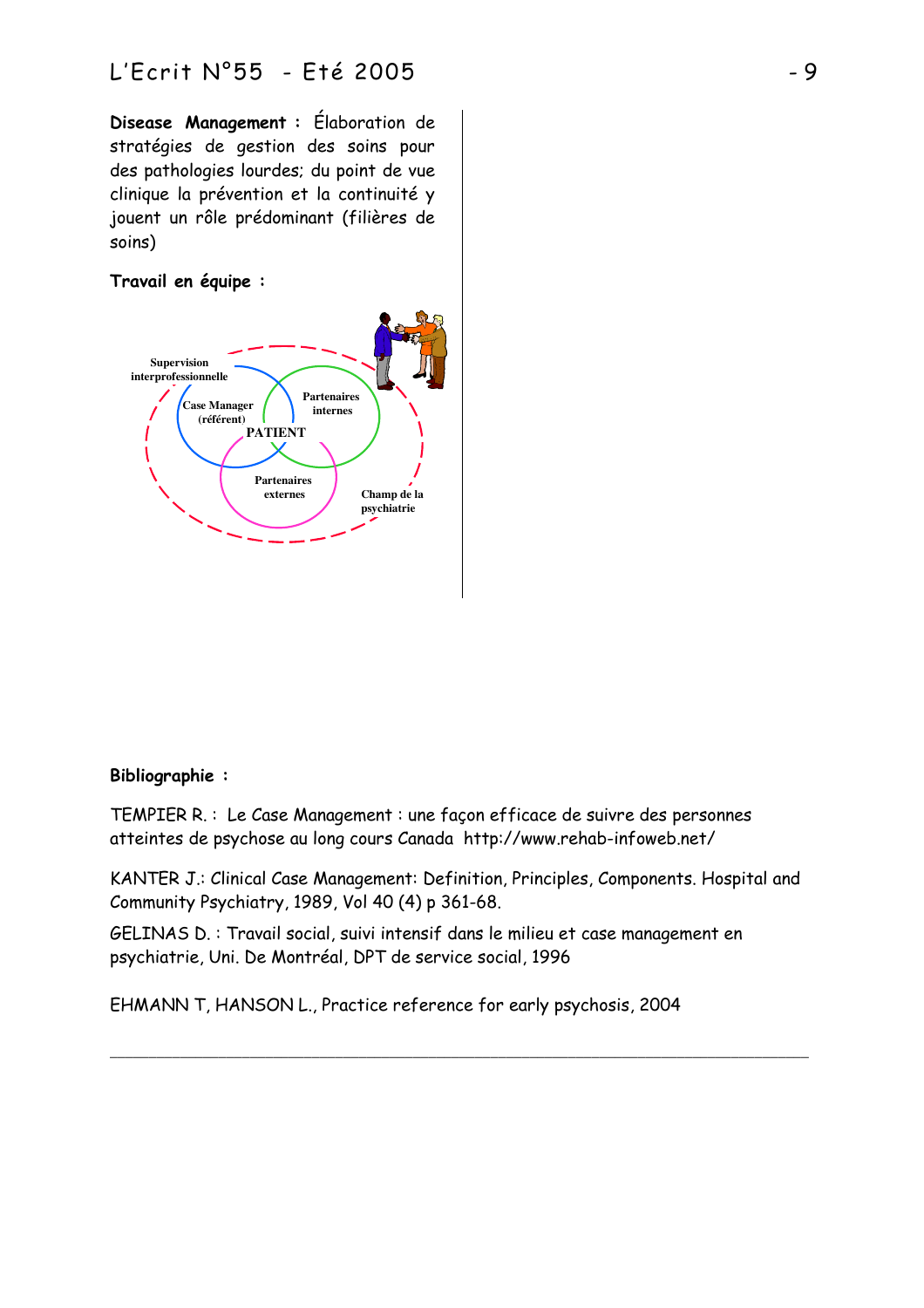# Préambule

L'étude ci-dessous a été élaborée dans le cadre des recherches cliniques de l'unité de toxicodépendance du DP/CHUV.

Monsieur J. Rière, ICS de cette unité et formé à l'hypnose ericksonienne utilisait ce complément de thérapie avec certains patients du Centre St-Martin. Il avait constaté quelques résultats probants et désirait les inscrire dans une étude.

L'utilisation de l'hypnose peut d'une part conforter la volonté des personnes toxicodépendantes d'arrêter de consommer des substances : supprimer l'envie de consommer. D'une autre part l'hypnose est utilisée comme anesthésique (élimination de la douleur). Cette pratique a été employée notamment lors d'opérations à Bruxelles et en France. Au vu des résultats, ce complément de thérapie a démontré toute sa pertinence.

Monsieur Rière regrette que cette méthode ait été abandonnée lors de son départ en retraite et peut être serait-il souhaitable d'élaborer une recherche plus ample pour confirmer les résultats obtenus dans cette étude.

Danielle Romanens

# Efficacité de l'hypnose en complément d'un sevrage hospitalier pour patients toxicodépendants. Etude randomisée et contrôlée

Jacques Rière (1), Grégoire Zimmermann (1,2), Bernard Favrat (1), Daniele Zullino (1), et Jacques Besson  $(1)(*)$ 

\*Ainsi que l'équipe des soignants de la « Calypso », unité cantonale de sevrage de l'Hôpital de Cery, qui par sa disponibilité et son engagement a grandement facilité cette recherche. Un grand MERCI à tous!

- (1) Division d'Abus de Substances du Département de Psychiatrie de l'Université de Lausanne, Suisse.
- (2) Département de Psychologie de l'Université de Lausanne, Suisse

Correspondance: Jacques Rière. Ch. des Bodérons, 6.CH - 1066 - Epalinges - Suisse E-mail: eparij @yahoo.fr, Tél: +41 (0)21 784 31 02, +41 (0)76 413 31 02, Fax: +41 (0)21 784 31 22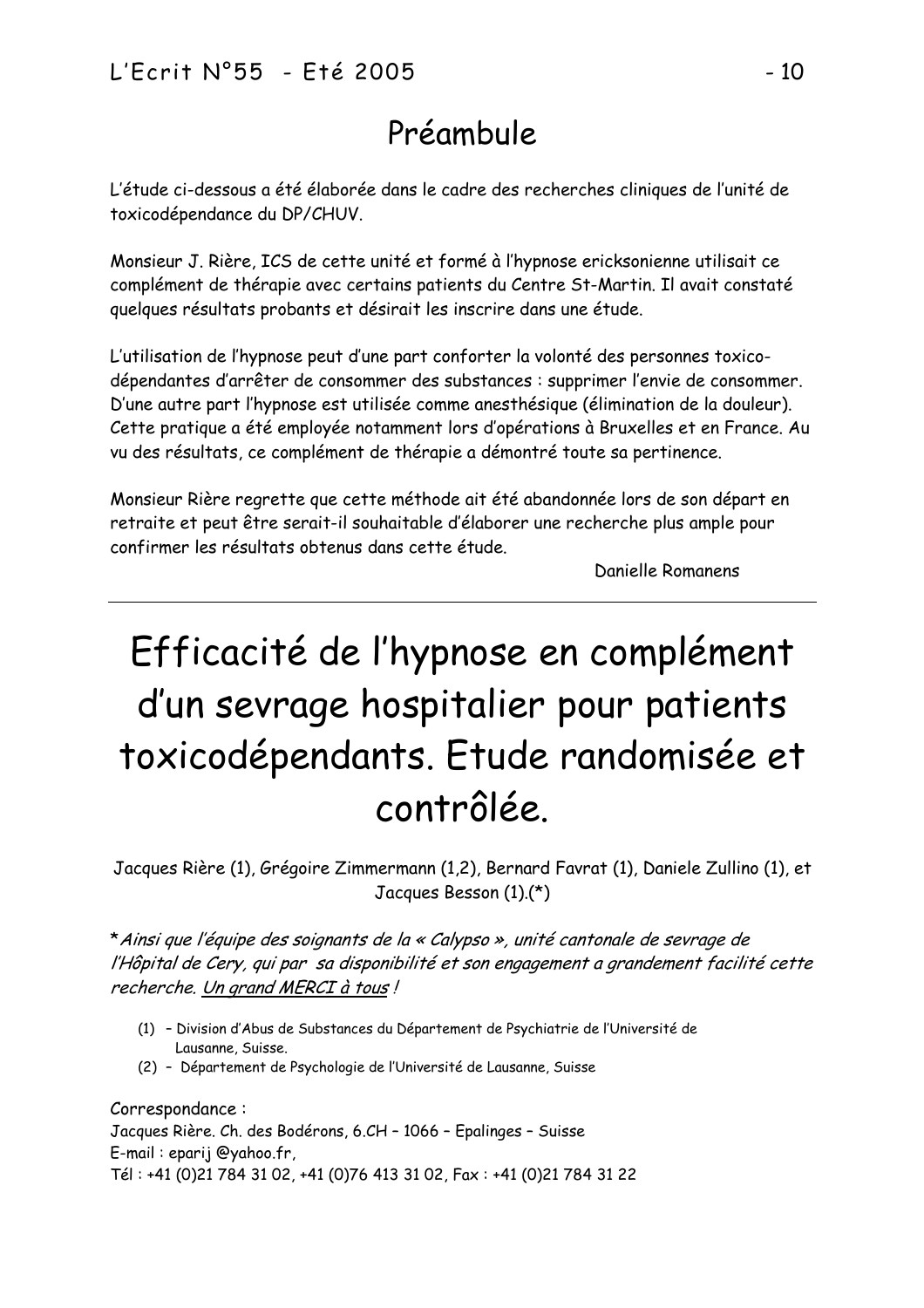# Résumé

La présente étude vise à examiner les effets complémentaires de l'hypnose pour la réduction des symptômes de sevrage des patients hospitalisés en vue d'un programme de désintoxication pour personnes toxicodépendantes. La population étudiée se compose de 32 patients hospitalisés, âgés de 18 à 65 ans et polytoxicomanes selon le DSM-IV. Les participants sont randomisés et sont assignés au traitement par hypnose (Deux séances d'hypnose éricksonienne classique) ou au groupe de contrôle (Deux séances d'entretiens de soutien). Les premiers résultats sont basés sur les mesures de l'échelle GOSSOP et sur l'échelle visuelle (Réduction des symptômes, craving, humeur dépressive, anxiété et nervosité).

Des réductions significatives ont été observées sur l'ensemble des échantillons. Même si l'hypnose est plus efficace dans la réduction des symptômes, ses effets complémentaires ne sont pas démontrés dans la réduction des symptômes de sevrage. Les résultats indiquent que l'hypnose est efficace dans la perception des symptômes de sevrage et suggère qu'elle ne peut être réduite à une intervention de soutien.

L'hypnose peut représenter une intéressante thérapie complémentaire psychologique au traitement de sevrage.

Mots-clés : hypnose, traitement d'abus de substance, gestion des syndromes de sevrage, sélection randomisée des patients.

# INTRODUCTION

La dépendance aux droques illicites est un problème majeur de santé publique et un problème mondial toujours plus important. Le sevrage est une étape essentielle dans le traitement des abus de substances, en vue de l'abstinence. Un problème majeur du processus de désintoxication est la réduction des symptômes de sevrage et de ses complications, parfois sévères. Donc, la régulation des symptômes de sevrage est un réel challenge et un aspect important dans la rétention des patients traitement. (Seivewight, au & Greenwood, 1996 ; Wodack, 1994).

Le syndrome de sevrage consiste en une large variété de réponses physiologiques diverses (et parfois contraires) selon les ingérés. Toutefois, produits les symptômes initiaux du sevrage des opiacés et des stimulants, comme dysphorie. anxiété, irritabilité. agitation, insomnies et tachycardie, sont similaires. Le syndrome de sevrage des opiacés est comparable à un cas sévère d'influenza avec adjonction possible de larmoiement, dilatation des pupilles. piloérection. tachycardie. nausée. vomissement, bâillement et diarrhées. Le syndrome de sevrage de stimulants apparaît comme similaire aux symptômes de dépression, tant du point de vue que neurologique, clinique incluant dysphorie avec somnolence, appétence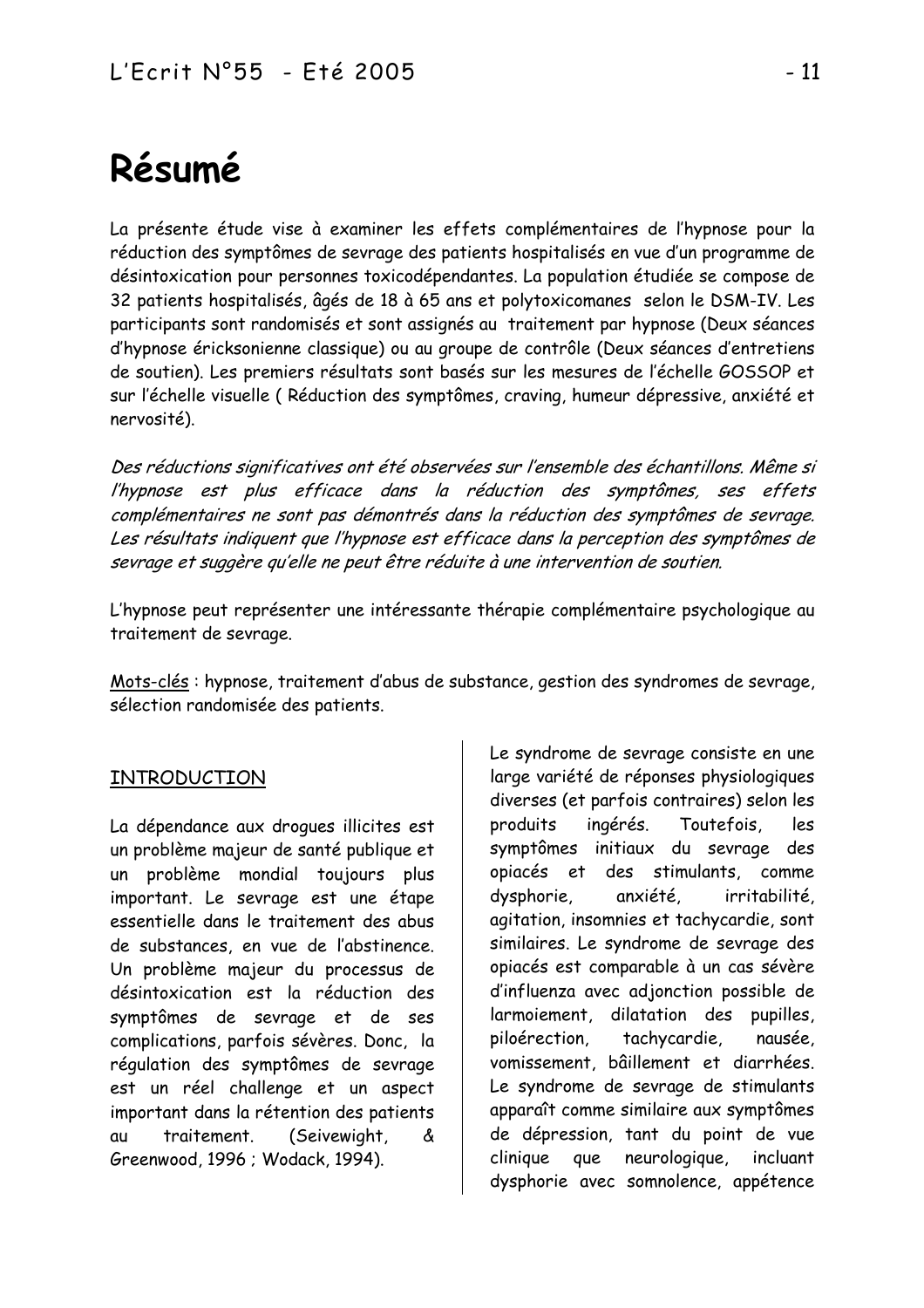et désordres moteurs. (Markou, Kosten & Koob, 1998).L'approche traditionnelle du sevrage de patients hospitalisés est principalement pharmacologique.

Durant l'hospitalisation pour désintoxication les interventions complémentaires destinées à réduire la souffrance liée aux symptômes de sevrage et à la nervosité, l'anxiété, la dépression et l'agitation, sont des traitements adjuvants. Une large variété de thérapies complémentaires tendent à obtenir un état de relaxation L'hypnose, utilisée dans la gestion de la douleur depuis la moitié du 19<sup>ème</sup> siècle, est une induction profonde dans la relaxation associée à une haute suggestibilité et une réduction de la capacité de critique objective. Il a été démontré que l'hypnose est une intervention efficace pour réduire les symptômes tels que la tachycardie (Recherche fondamentale et clinique: Kiernan. Dane. Philips et 1995; Buchser, Bernand, Sprunger, Clemence, Lepage, Martin, Chedel, Guex, Sloutskis et Rumley, 1994; Schulz-Stubner, 1996). Même si le mécanisme sous-jacent du processus hypnotique reste inexpliqué. (Loitman, 2000) Cette étude vise à examiner dans une approche clinique randomisée, les effets complémentaires de l'hypnose dans la réduction du syndrome de sevrage pour patients hospitalisés pour une cure de désintoxication d'abus de substances. Procédure Price,

# Méthode

# Sujets

L'échantillon sélectionné consiste en trente-deux patient(e)s toxicodépendants, âgés de dix-huit à soixante-cing ans, selon les critères du DSM-IV, polytoxicomanes admis dans l'unité de sevrage de l'Université de Lausanne, hôpital psychiatrique de Cery, entre mars 2002 et janvier 2003. Le tableau 1 montre les caractéristiques démographiques et les types de dépendances des patients engagés dans cette étude. L'étude a été approuvée par le comité d'éthique local, par le comité d'éthique psychiatrique de l'université de Lausanne, et tous les participants ont signé la feuille de consentement éclairé.

Avant l'étude, un soignant expérimenté a déterminé quels pourraient être les éventuels participants. Les patients souffrant de désordres moyens (psychose ou dépression grave) ont été exclus. Les patients consentants étaient randomisés pour déterminer leur groupe: hypnose ou entretiens (Ce dernier étant le groupe de contrôle).

Seize patient(e)s ont été admis au groupe hypnose. Les seize autres au groupe de contrôle. Le même soignant (Infirmier en psychiatrie) conduit les deux groupes. L'intervention consiste en deux séances à intervalle de sept à huit jours. Chaque séance dure environ quarante-cing minutes.

La séance d'hypnose est basée sur la technique ericksonnienne. La première hypnose est précédée d'un entretien destiné à informer le patient sur ce qu'est l'hypnose et sur le déroulement de la séance. L'hypnose débute par une induction visuelle classique. On n'intervient pas dans le vécu du patient qui recoit des suggestions telles que discutées dans l'entretien préparatoire.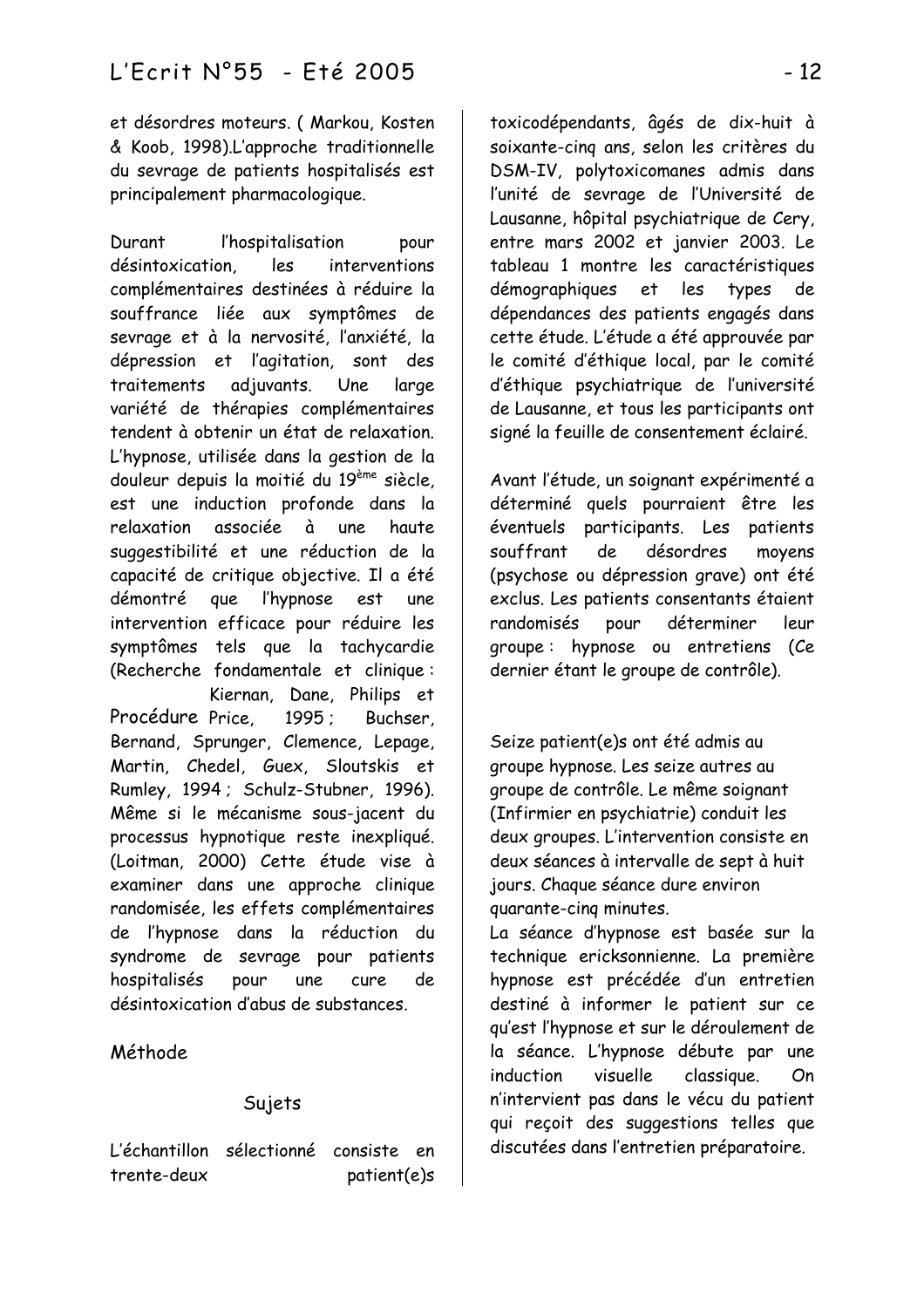# -   A

Dans le groupe de contrôle, l'action est basée sur l'entretien de soutien. Durant la séance, on encourage le patient à l'abstinence en prenant en compte ses efforts et en discutant sur ce qu'il attend après le traitement.

Les deux types d'intervention sont enregistrées et l'adéguation du comportement du chercheur est confirmée par des experts extérieurs.

Mesures La mesure de la sévérité du syndrome de sevrage a été associée à l'échelle de GOSSOP et à l'échelle visuelle, evaluées par le patient, avant et après chaque séance.

Le GOSSOP (en anglais: Discussion SOWS: Short Opiate Withdrawal Scale) est un questionnaire à dix items qui se présente en quatre points de 0 (absence) à 3 (sévère). Ttems relevés: endolorissement et douleurs, tensions musculaires ou sensations de mal-être

L'échelle visuelle demande au patient de noter sur une échelle allant de « 0 » à « maximum », les sensations dues au sevrage, telles qu'envie de consommer, anxiété, nervosité, humeur dépressive.

#### **Résultats**

Les patients sous hypnose et le groupe de contrôle sont comparables selon leurs caractéristiques de base et les caractéristiques de syndrôme de sevrage, en regard des SOWS et du VAS avant la première séance.

Les résultats indiquent une réduction significative de sévérité pour toutes les mesures post-séance, (excepté le VAS

et l'humeur dépressive), suite à l'hypnose, par rapport au groupe de contrôle, selon le SOWS; l'anxiété décroît de façon significative.

Seize patients (7 dans le groupe hypnose et 9 dans le groupe de contrôle) n'ont pas terminé leur traitement.

Le tableau 3 présente des statistiques similaires au tableau 2, pour les 16 autres patients qui ont bénéficié de la deuxième séance. Dans le groupe de contrôle, nous trouvons une réduction significative uniquement dans la mesure de l'anxiété, alors que dans le groupe hypnose nous observons une réduction de la sévérité sur toutes les autres mesures.

Dans cette étude randomisée et contrôlée, nous investigons les effets potentiels ajoutés par l'hypnose dans le traitement de désintoxication. Les résultats de l'étude démontrent que l'hypnose amène une réduction significative des symptômes de sevrage et suggère que l'hypnothérapie ne peut pas être réduite à un simple traitement de type entretien de soutien.

Un nombre considérable de publications rapportent les effets de l'hypnose sur la gestion de la douleur dans différents contextes. (Burn treatment, Faucher, 2003; Surgery, Faymonville, Mambourg, Joris, Vrigens, Frisette, Albert, et Lamy, 1997; Chronic pediatric pain, Zeltzer, Tsao, Stelling, Powers, Levy et Waterhouse, 2002) mais peu ont été randomisées et contrôlés, à notre connaissance et aucune dans le traitement de désintoxication.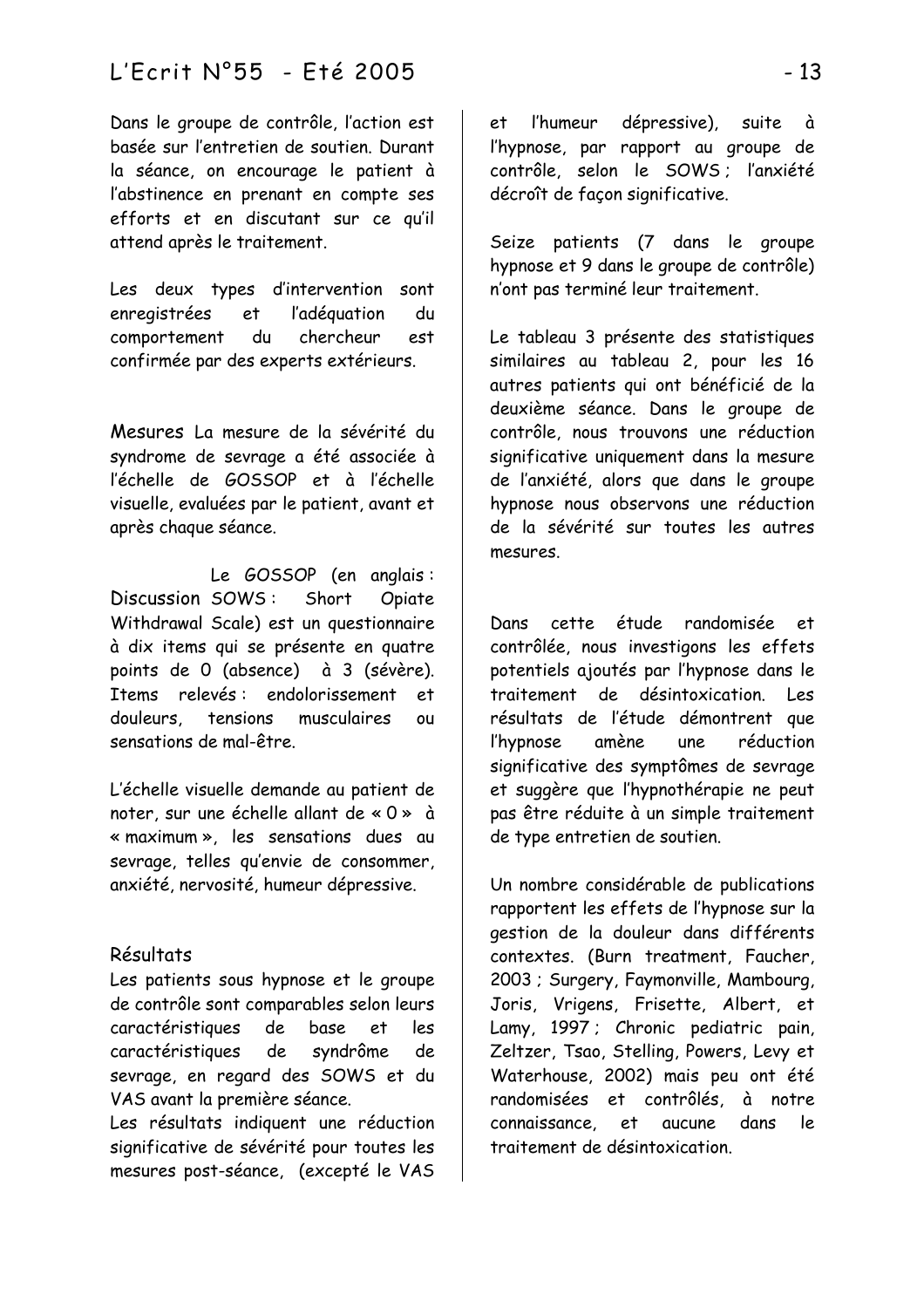Si le syndrome de sevrage est particulièrement déplaisant et décourage les patients dans le processus de désintoxication, l'hypnose apparaît, par contre comme un traitement intéressant qui accroît la rétention au traitement. Cependant, dans cette étude, nous n'avons pas observé de notables différences concernant la rétention au traitement

On doit noter, dans l'étude, certaines limitations méthodologiques. En premier lieu, la confiance et les attentes sur l'efficacité de l'intervention dans la thérapie randomisée n'ont pas été évaluées. Si la sévérité du syndrome de sevrage a été estimée à travers une auto-évaluation, il est possible que certains patients aient intentionnellement exagéré ou sousestimé leurs symptômes en fonction de leur confiance ou de leurs attentes. Cependant, nous avons tenté de faire appel à l'honnêteté des patients pour limiter ce biais potentiel.

Cela ne concerne cependant qu'une modeste part des patients recrutés.

Une étude complémentaire permettrait d'affirmer l'efficacité de l'hypnose dans un temps très court, face aux symptômes de sevrage du processus de désintoxication.

Une étude supplémentaire serait nécessaire pour évaluer l'efficacité de l'hypnose en regard de processus de désintoxication plus complexe.

# **BIBLIOGRAPHIE**

- Buchser E., Burnand B. Sprunger A. Clemence A, Lepage C, Martin Y, Chedel D, Guex P, Sloutskis D, et Rumley R. (1994). Hypnosis and selfhypnosis, administred and taught by nurses, for the reduction of chronic pain: a controlled clinical trial. Schweizerische ische Wochenschrift Supplementum 67, 77-81.
- Faucher L.D. (2003). Modern pain management in burn care. Problems in general surgery.20(1), 80-87.
- Faymonville M.E, Mambourg P.H. Joris J, Vrijens B, Fisette J, Albert A, et Lamy M, (1997). Psychological approaches during conscious sedation. Hypnosis versus stress reducing strategies : a prospective randomized study. Pain 73, 361-367.
- Gossop 1990). The M.  $\left($ developpement of a short opiate withdrawal scale (SOWS). Addictive Behaviors, 15, 487-490.
- $\mathcal{C}$ . Himmelsbach  $(1941)$ . The morphine abstinence syndrome : its nature and treatment. Annal of Internal medicine, 15, 829-839.
- Kiernan B.D, Dane J.R, Phillips L.H, Price D.D.(1995). et **Hypnotic** analgesia reduces R III nociceptive reflex : further evidence concerning the multifactorial nature of hypnotic analgesia. Pain, 60, 39-47.
- Kosten T.R et Connor P.G. (2003). Management of drug and alcohol withdrawal. The ew England Journal of Medicine, 348(18), 1786-1795.
- J.E.  $(2000)$ . Loitman Pain management: Beyond pharmacology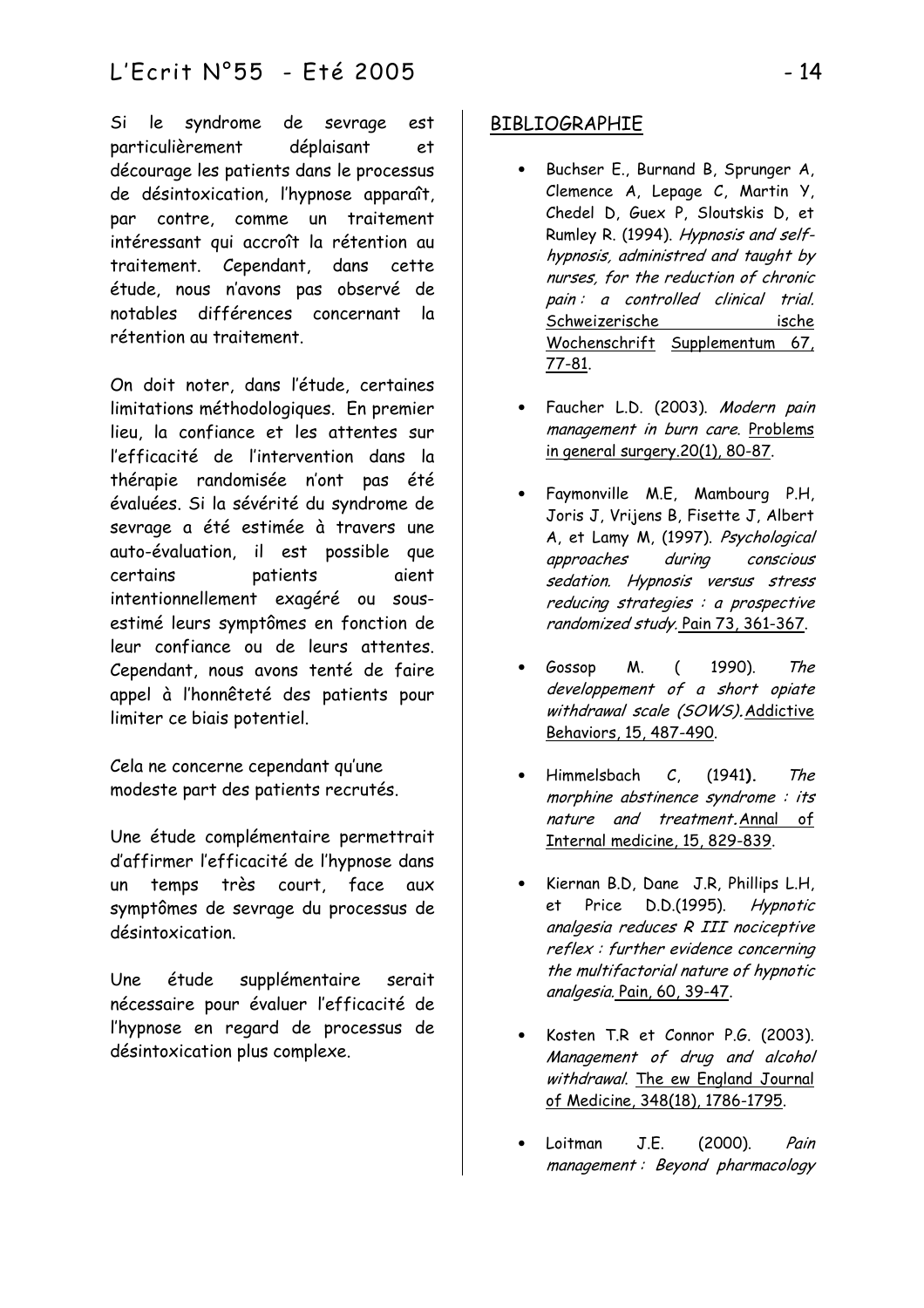to acupuncture and hypnosis. JAMA, 283, 118-119.

- Markou A, Kosten T.R et Koob G.F. (1998). Neurobiological similarities in depression and drug dependance: a self-medication hypothesis. Neuropsychopharmacology, 18(3), 135-174.
- Schulz-Stubner S.(1996). A side effect-free alternative to medical sedation in regional anesthesia. Anaesthesist, 45, 965-969.
- Seiwright N.et Greenwood J.(1996). What is important in drug misuse treatment. Lancet, 347, 373-376.
- Vickers A. Et Zollman C.(1999). ABC of complementary medicine. Hypnosis and relaxation therapies. BMJ, 319, 1346-1349.
- Wodack A.(1994). Managing illicit  $drug$  use : a practical quide. Drugs, 47, 446-457.
- Zelter L.K., Tsao J.C.I, Stelling C, Powwers M, Levy S, et Waterhouse  $M(2002)$ . A phase I study on the feasibility of an acupuncture/hypnosis intervention for chronic pediatric pain. Journal of pain and syndrom Management, 24(4), 437-446.

## Tableau 1

#### **Caractéristiques des participants.**

|                                         |          | Groupe hypnose      | Groupe contrôle     | Total                |  |
|-----------------------------------------|----------|---------------------|---------------------|----------------------|--|
|                                         |          | $(N = 16)$          | $(N = 16)$          | $(N = 32)$           |  |
| Genre $(\%)$                            |          |                     |                     |                      |  |
| Masculin<br>Féminin                     |          | 6(37.5)<br>10(62,5) | 11(68,8)<br>5(31,3) | 17(53,1)<br>15(46,9) |  |
| Age moyen                               |          | 26.4(3.3)           | 29.4(5,9)           | 27.9(5,0)            |  |
| Produit cons.                           |          |                     |                     |                      |  |
| Opiacés                                 |          | 14(87,5)            | 13(81,3)            | 27(84,4)             |  |
| Cocaïne                                 |          | 11(68,8)            | 11(68,8)            | 22(68,8)             |  |
| Sédatifs/hypnotiques,<br>Anxyolitiques. | 12(75,0) | 11(68,8)            | 23(71,9)            |                      |  |
| Cannabis                                |          | 9(56,3)             | 8(50,0)             | 17(53,1)             |  |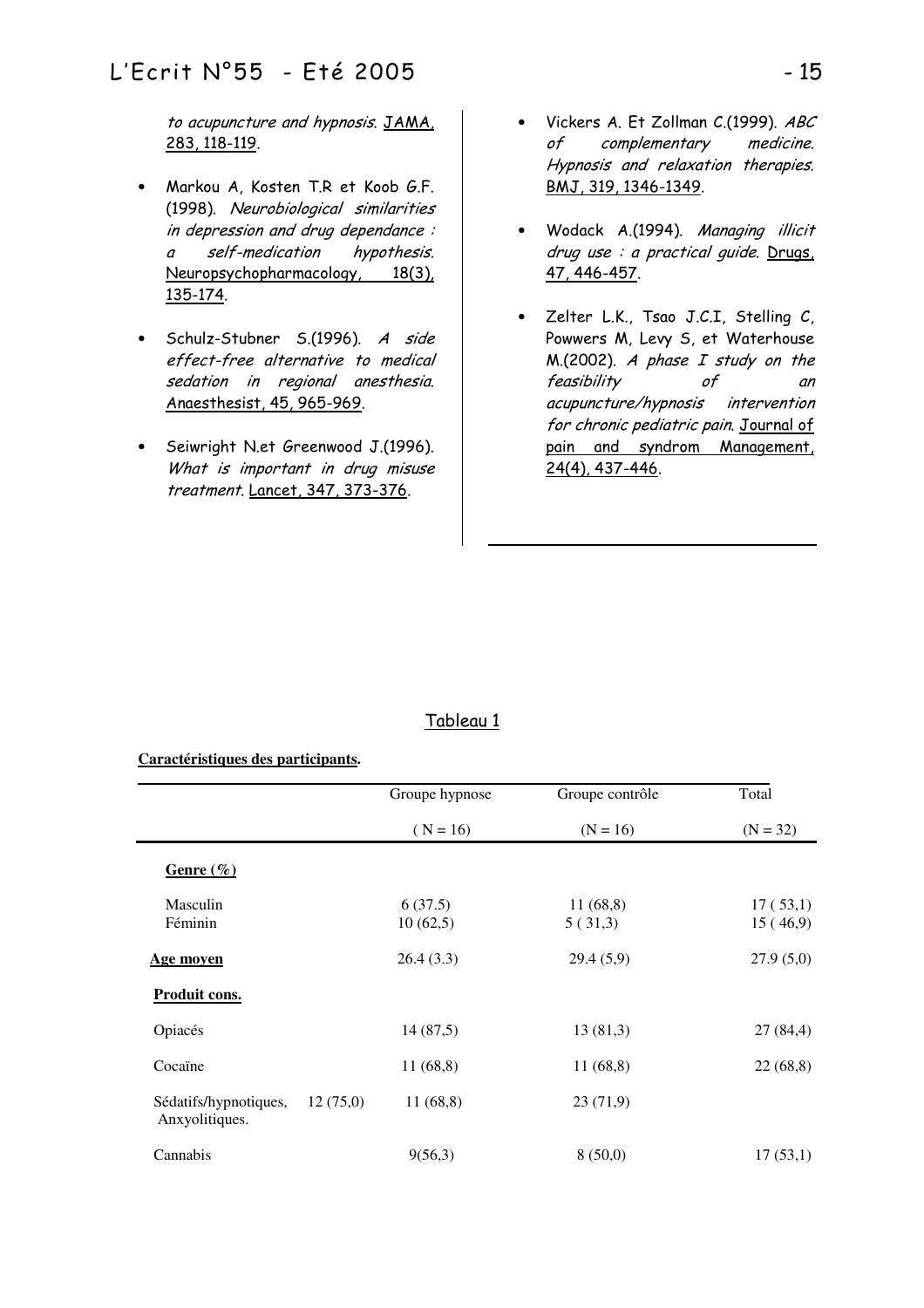| soutien.                         |                |                            |                         |        |
|----------------------------------|----------------|----------------------------|-------------------------|--------|
|                                  | Evaluation     | Evaluation<br>avant séance | P.Value<br>après séance |        |
| Hypnose $(N = 16)$               |                |                            |                         |        |
| <b>SOWS</b>                      |                | $8.3(4,7-11,8)$            | $4.3(1,7-6,9)$          | < .05  |
| <b>VAS</b>                       |                |                            |                         |        |
| Syndrôme de sevrage              | $2.1(1,1-3,0)$ | $0.5(0,1-0,9)$             | < .05                   |        |
| Envie du produit                 |                | $2.4(1,3-3,6)$             | $1.5(0,2-2-8)$          | < .05  |
| Anxiété                          |                | $2.9(1,8-4,1)$             | $1.8(0,5-3,1)$          | < .05  |
| Nervosité                        |                | $3.1(1,8-4,4)$             | $1.5(0,3-2,7)$          | < .05  |
| Mode dépressif                   |                | $2.6(1,4-3,8)$             | $2.1(0.6-3.5)$          | > 0.05 |
| Entretiens de soutien $(N = 16)$ |                |                            |                         |        |
| <b>SOWS</b>                      |                | $7.9(4,9-10,9)$            | 5.6 (3,3-7,9)           | < .05  |
| <b>VAS</b>                       |                |                            |                         |        |
| Syndrôme de sevrage              | $2.2(1,2-3,2)$ | $1.8(0,7-2.8)$             | >0.05                   |        |
| Envie du produit                 |                | $2.4(1,2-3,7)$             | $2.1(1,0-3,2)$          | >0.05  |
| Anxiété                          |                | $3.5(2,4-4,6)$             | $2.3(1,5-3,1)$          | < .05  |
| Nervosité                        |                | $3.4(2,2-4,6)$             | $2.2(1,2-3,3)$          | > 0.05 |
| Mode dépressif                   |                | $2.6(1,3-3,8)$             | $2.7(1,4-3,9)$          | > 0.05 |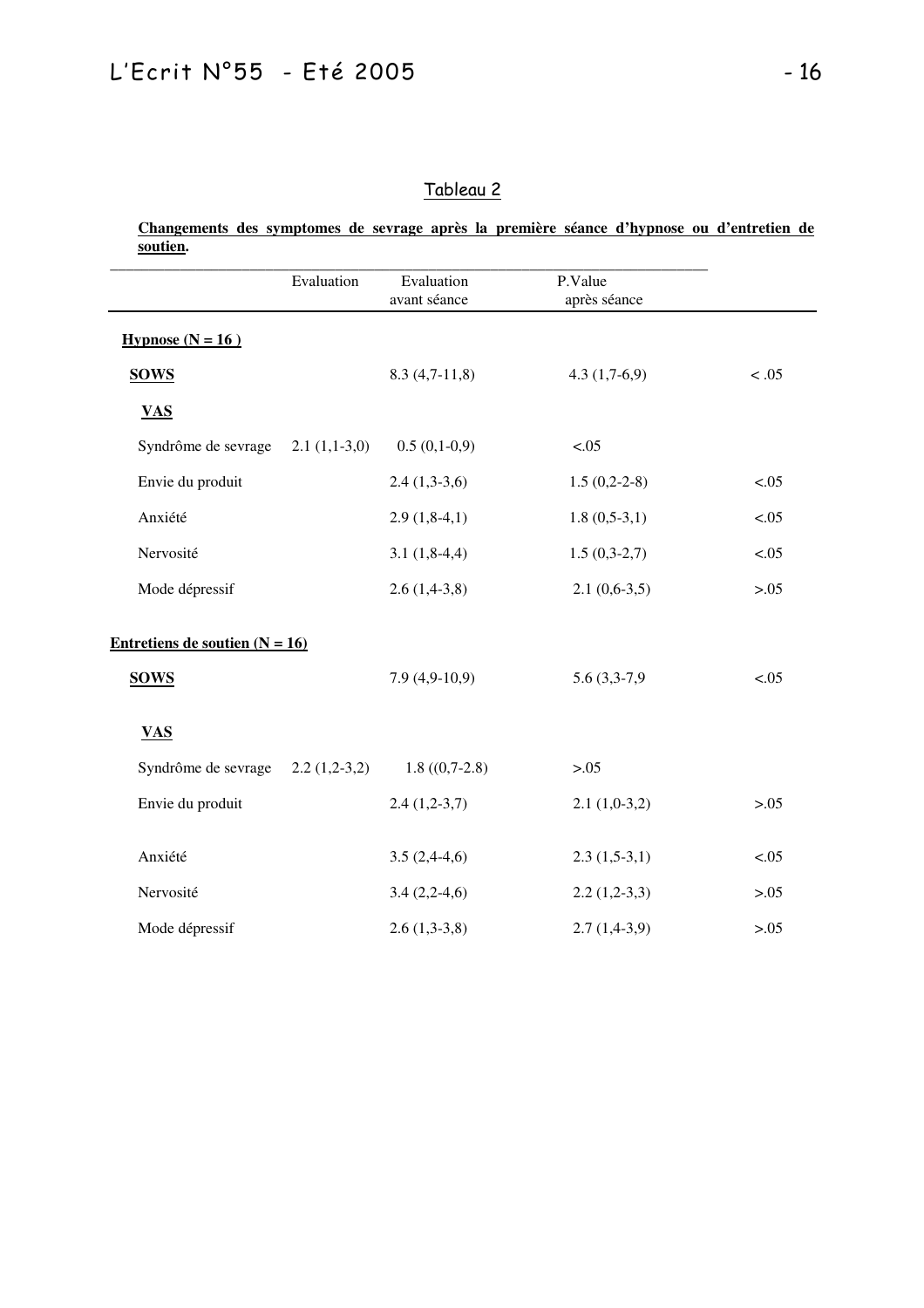|                                    | Evaluation | Evaluation<br>avant séance | P.Value<br>après séance |        |
|------------------------------------|------------|----------------------------|-------------------------|--------|
| Hypnose $(N = 16)$                 |            |                            |                         |        |
| <b>SOWS</b>                        |            | $10.8(4,7-11,8)$           | $4.1(1,4-6,9)$          | < .05  |
| <b>VAS</b>                         |            |                            |                         |        |
| Syndrôme de sevrage $3.3(1,8-4,9)$ |            | $2.0(0.0-4,0)$             | < .05                   |        |
| Envie du produit                   |            | $2.3(0.6-4.1)$             | $0.8(0.0-1.9)$          | < .05  |
| Anxiété                            |            | $2.9(1,1-4,8)$             | $1.0(0,0-2,6)$          | < .05  |
| Nervosité                          |            | $3.3(1,4-5,3)$             | $1.2(0,0-2,7)$          | < .05  |
| Mode dépressif                     |            | $2.0(0,3-3,7)$             | $1.2(0,0-2,8)$          | < .05  |
| Entretiens de soutien $(N = 16)$   |            |                            |                         |        |
| <b>SOWS</b>                        |            | $8.6(2,9-14,2)$            | $7.7(1,6-13,99)$        | >0.05  |
| <b>VAS</b>                         |            |                            |                         |        |
| Syndrôme de sevrage $1.8(0,1-3,4)$ |            | $1.3(0,0-2.7)$             | > 0.05                  |        |
| Envie du produit                   |            | $0.4(0.0-1.5)$             | $0.5(0.0-1,3)$          | >0.05  |
| Anxiété                            |            | $3.0(0,9-5,0)$             | $1.0(0,1-1,8)$          | < .05  |
| Nervosité                          |            | $2,6(0,4-4,8)$             | $1.7(0,0-3,4)$          | >0.05  |
| Mode dépressif                     |            | $0.9(0.0-2.2)$             | $0.5(0.0-1.4)$          | > 0.05 |
|                                    |            |                            |                         |        |

# Tableau 3

**Changements des symptomes de sevrage après la seconde séance d'hypnose ou d'entretien de soutien.**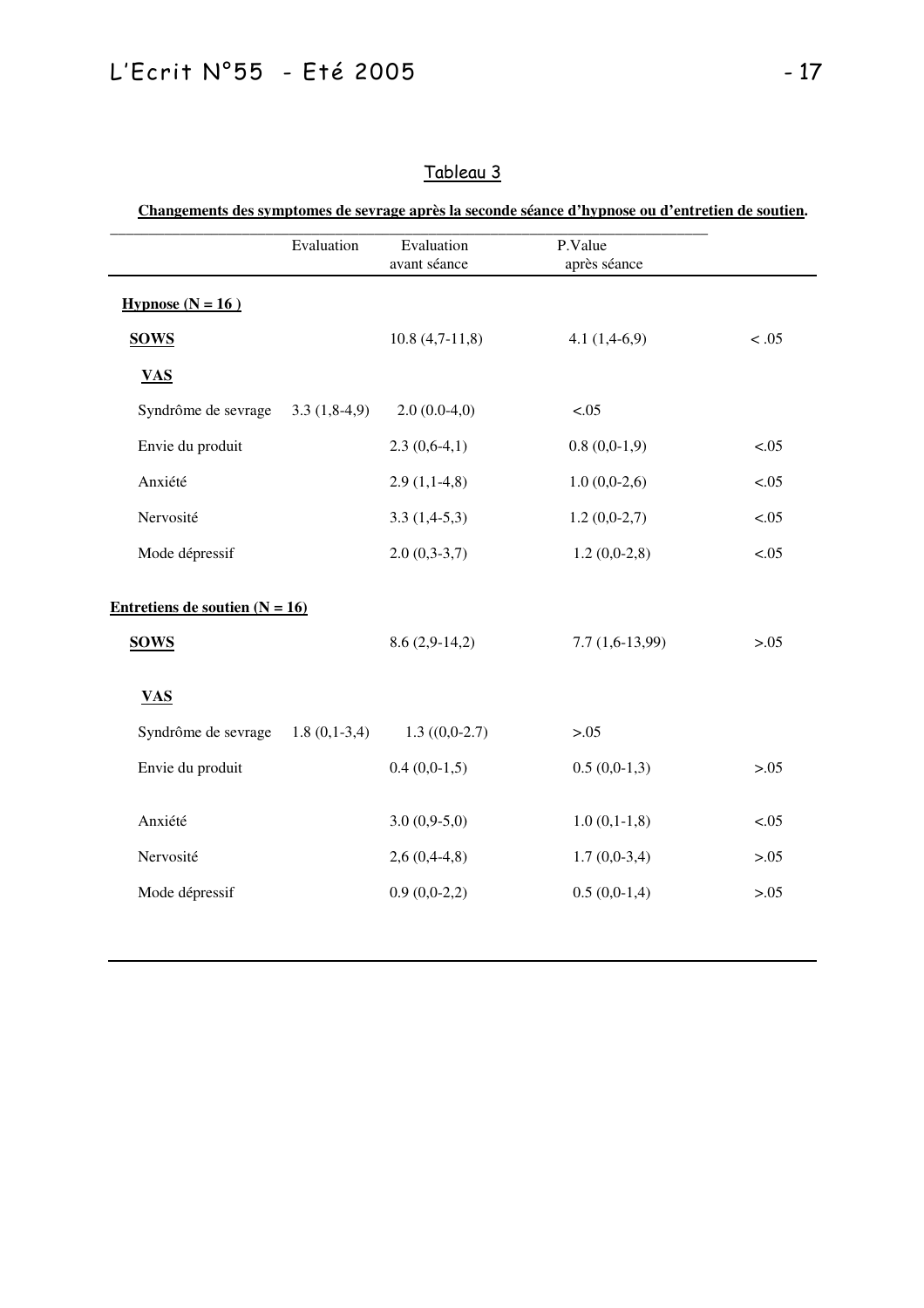Les 17 novembre et 7 décembre 2004, se sont tenus au CHUV deux après-midi de réflexion éthique sur l'assistance au suicide. Séances qui étaient organisées par le centre de formation aumônerie, le département de médecine, la direction médicale des Hospices-CHUV et la commission d'éthique clinique. Leur fonction était de favoriser une prise de position claire des institutions CHUV à ce sujet. **Didier Camus**, Spécialiste clinique et attaché de recherche au DUPA, y a développé les interrogations que cette question pose aux infirmiers en psychiatrie. Nous vous donnons à lire le contenu de son intervention chaleureusement accueillie.

# L'infirmier face à la demande de suicide assisté

Didier Camus, Infirmier Spécialiste Clinique.

Un thème surprenant

Pour commencer, j'aimerais vous dire : ce thème , c'est presque une évidence, n'a pas été et n'est pas d'usage courant dans ma pratique d'infirmier. Quand on m'a demandé d'intervenir, je dois vous dire ma surprise. Au « pourquoi moi ? », se rajoutait le « que vais-je dire ?»

En effet, l'assistance, je peux comprendre, je comprends…mais au suicide ? C'est plus difficile.

La première remarque qui vient à l'esprit mettrait en évidence un paradoxe :

aider les gens à mourir plutôt qu'à vivre, est-ce une contradiction, un paradoxe,

une forme d'oxymore<sup>1</sup>?

Et puis, est-ce un rôle soignant, un rôle infirmier? Et si oui, avec quelle pratique, comment et dans quel lieu ?

Bien sûr, je n'entends pas parler pour les soignants en général mais plutôt de mon expérience et de celles de plusieurs de mes collègues en psychiatrie. Cette présentation est le fruit de réflexions et commentaires de plusieurs infirmiers du Département Universitaire de Psychiatrie Adulte recueillis autour de ce qui nous préoccupe aujourd'hui, l'assistance au suicide.

Je me suis souvenu

J'ai d'abord laissé remonter les souvenirs/liens que cela pouvait m'évoquer. Je me suis alors souvenu…de certaines pratiques que j'avais exercées « légalement ? », ces cocktails lithiques, parfois appelé « Bouillon de 11 heure ».

 $^1$  « Figure qui consiste à unir, dans un même syntagme, réunir deux mots dont le sens est apparemment contradictoire  $\ast$  par exemple  $\ast$  une douce violence ou une querre pacifique  $\ast$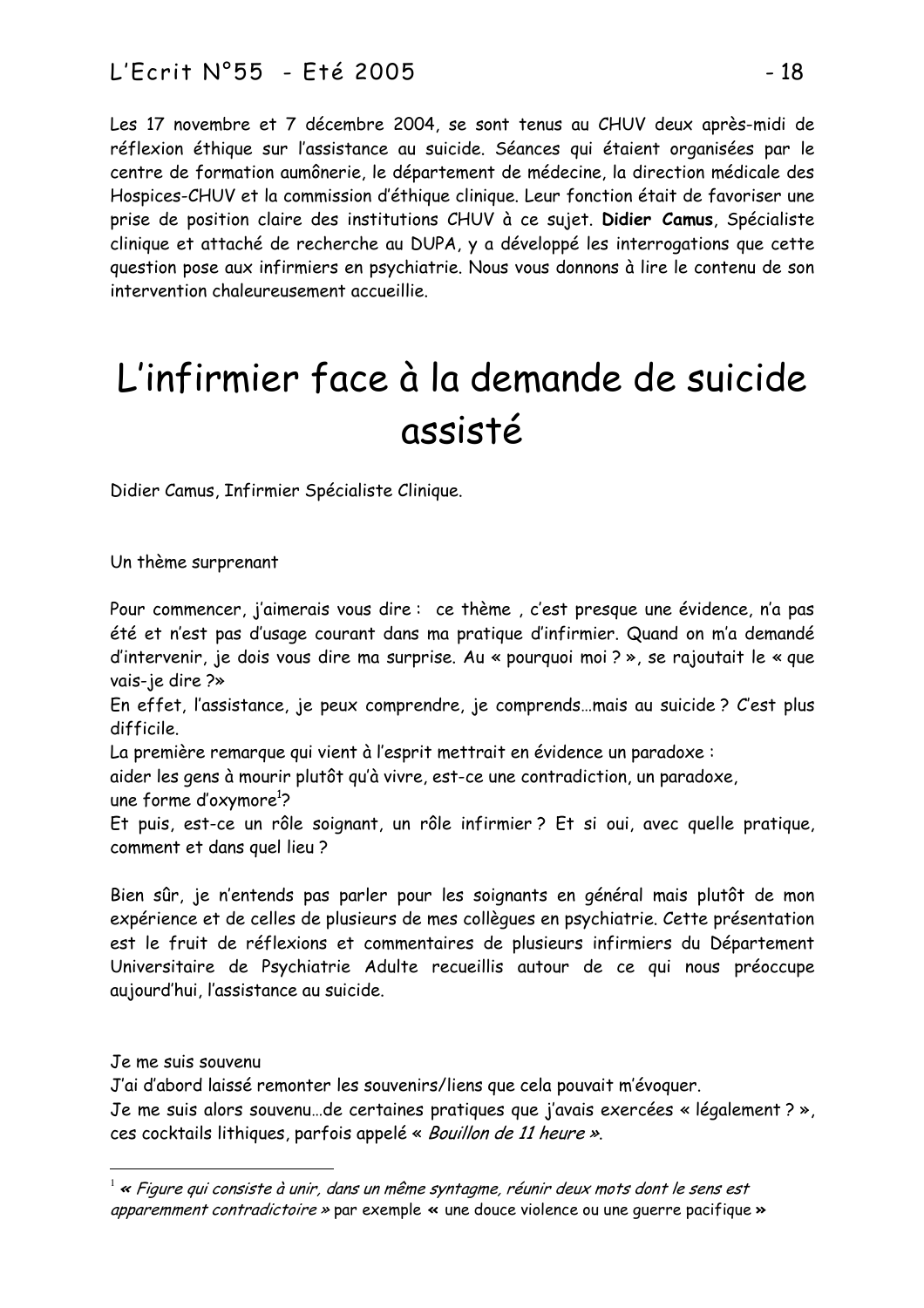# -   AC

Je me suis souvenu du livre *Suicide : Mode d'emploi*, vite interdit à la vente.

Je me suis souvenu de ces notes sur certains dossiers médicaux : DNR. (Do Not Réanimated)

Je me suis souvenu de cette infirmière française, qui a tué, sans consentement, plusieurs de ses patients.

Je me suis souvenu de Christophe Imbert, ce jeune tétraplégique français, auteur d'un livre de supplique pour qu'on le laisse mourir adressé au chef de l'état et dont la mère, accompagnée du médecin passent en justice pour euthanasie active.

Je me suis souvenu du film de science fiction datant de 1973, « Le soleil vert», qui nous montre un centre d'euthanasie où se rendent volontairement tous ceux qui ne peuvent plus supporter leur vie misérable...

Bien sûr, l'assistance au suicide, ce n'est pas les soins palliatifs, ce n'est pas de l'euthanasie (en tout cas pas une euthanasie active indirecte), ce n'est pas non plus de la thanatologie, ce n'est pas une lutte contre l'acharnement thérapeutique, ce ne sont pas non plus des gestes que l'on peut qualifier d'assassinats, ce n'est pas de la science fiction...

J'ai cherché une définition

Pour répondre à la question:c'est quoi, l'assistance au suicide?J'ai trouvé une définition sur internet :

« Assistance au suicide : assistance consistant à fournir à une personne le moyen pour celle-ci de mettre fin à ses jours »<sup>2</sup>.

Cette définition permet de mettre un cadre comme on a l'habitude de le dire en psychiatrie.

Un cadre étymologique : pour être dans la situation d'assistance au suicide, il faut que la personne décide librement de mourir et qu'elle accomplisse elle-même le geste suicidaire. On se trouve sinon dans une situation d'euthanasie.

Cette lecture précise également le cadre légal (si l'assistance au suicide est motivée par la compassion ou des motifs altruistes, il n'y a pas délit)

J'apprenais également que l'Académie suisse des sciences médicales précisait que l'assistance au suicide n'est pas une activité médicale (directives 2.2)

Malgré ces éclaircissements, les réflexions et commentaires recueillis pour cette présentation ne faisaient que renforcer ce sentiment de perplexité devant le sujet.

S'il fallait parler du rôle infirmier dans l'assistance au suicide, comment le faire ? Et comment expliquer cette perplexité, voire cet embarras, cette résistance (?) parmi certains d'entre nous ?

Enfin, si ce n'est pas un rôle médical, pourquoi y aurait-il un rôle infirmier?

Une question de tradition ?

 $^{\rm 2}$  D'après : Apprentissage en milieu clinique "urgences" cours/séminaire en médecine légale et éthique, Faculté de médecine, Université de Genève.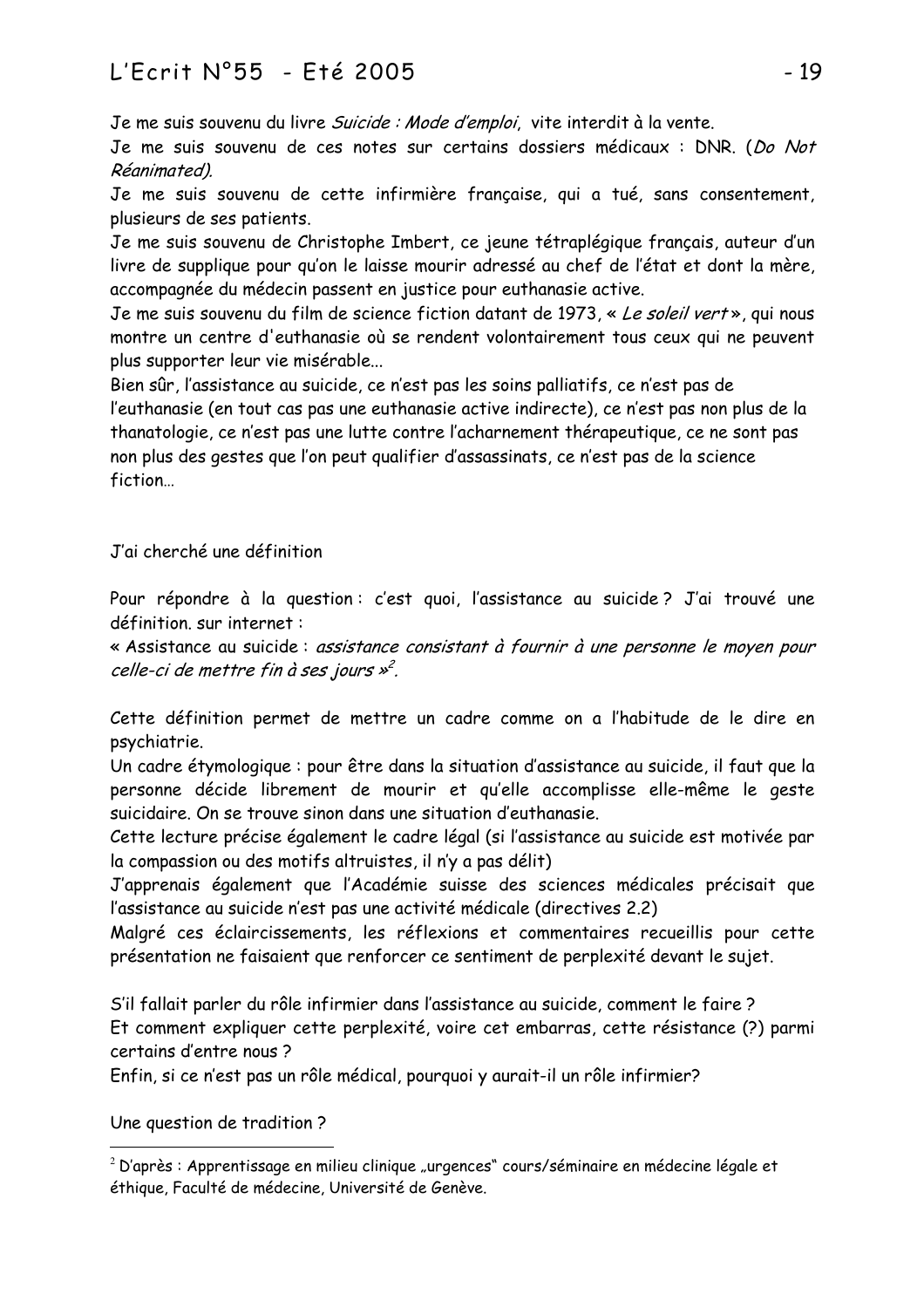J'ai listé par un rapide survol ce qui pourrait expliquer (ce n'est qu'une hypothèse), dans les soins infirmiers en général, puis en psychiatrie en particulier, ce phénomène, cette gène, en un mot, cet a-priori.

Est-ce lié dans les soins infirmiers à nos traditions, humanistes, à notre histoire et aux valeurs judéo-chrétiennes de notre société, précédemment évoquées par M<sup>me</sup> Odier, responsable de l'aumônerie, qui ont longtemps justifié le soin. Je pense à l'histoire des hôpitaux et aux petites sœurs de la Charité dont nous serions des descendants directs.

Est-ce lié à nos théories de soins ? J'ai repris les mots clés. On y parle de l'importance des relations interpersonnelles, de l'environnement. de la relation d'aide de l'écoute et de l'accompagnement. de l'autonomie comme valeur essentielle à l'homme.

On y évoque aussi les tensions qui peuvent se transformer en énergie positive, Le processus d'adaptation nécessaire face aux évènements de la vie,

On y évoque donc la vie, la santé la maladie évidemment. la mort bien sûr. mais le suicide /un peu /parfois ?

La philosophie infirmière s'appuie donc sur l'être humain, le vivant, la réparation toujours possible et cette vieille conviction que si l'on ne choisit pas de naître l'on ne peut choisir de mourir.

# Le contexte de la psychiatrie

L'assistance au suicide est une pratique qui semble relativement utilisée en Suisse, et surtout en Suisse allemande. Il s'agit pourtant en psychiatrie d'une pratique peu habituelle. L'article paru dans Le Temps du 12 novembre 2004<sup>3</sup> confirme cette première impression en signalant que dans une étude de la fin des années 2000, au Pays Bas, si 9000 demandes d'assistance au suicide concernaient des malades physiques, 300 demandes concernaient des malades psychiques. Parmi ces 300 demandes, seuls 4 suicides avait réellement abouti, avec l'assistance du psychiatre traitant.

L'assistance au suicide est donc une pratique peu habituelle en psychiatrie. Au contraire oserais-je dire.

<sup>&</sup>lt;sup>3</sup> Peut-on aider les malades psychiques à mourir ? Exit franchit le pas outre-Sarine, Christine Salvadé, Le Temps, 12 novembre 2004.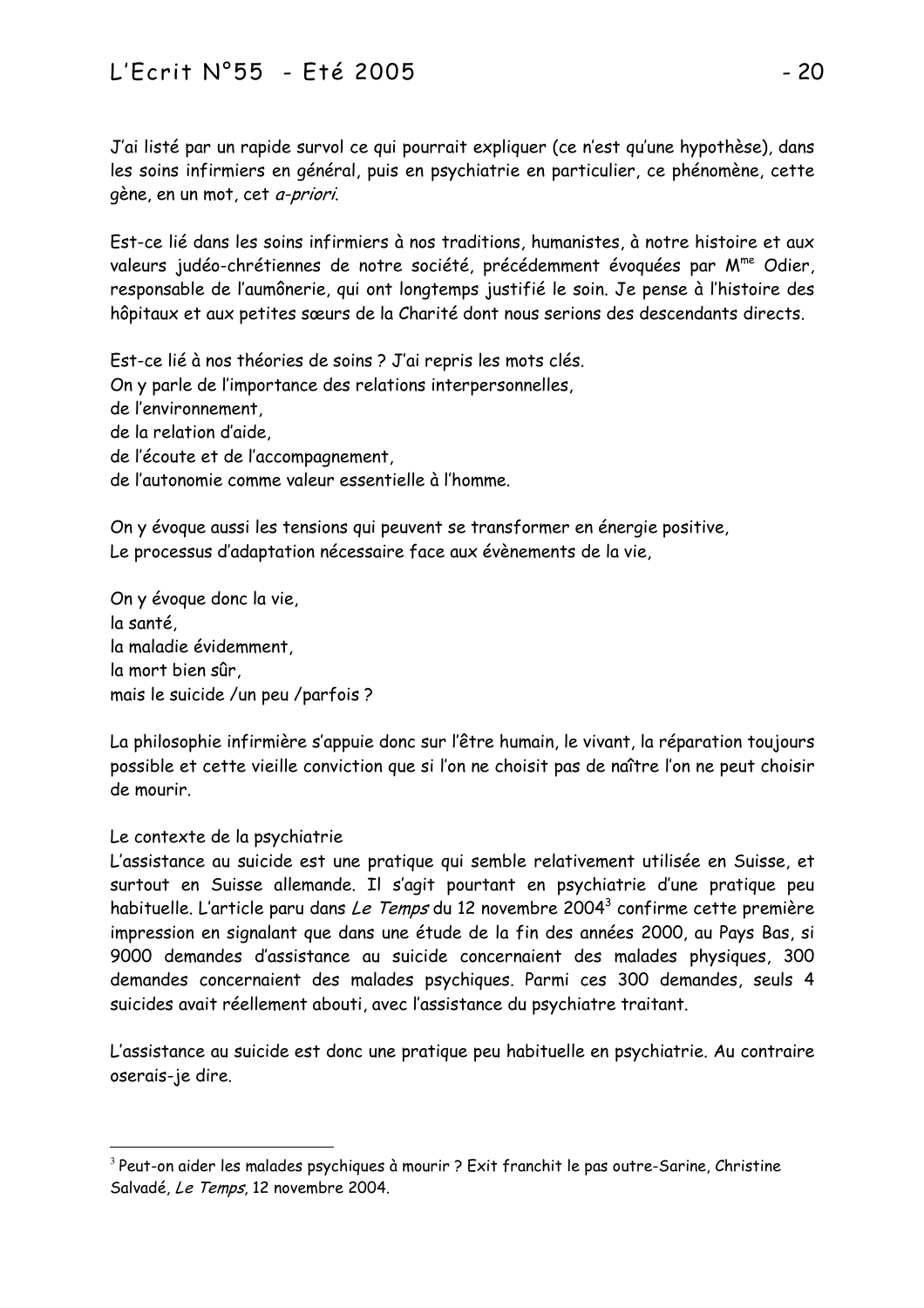# L'Ecrit N°55 - Eté 2005

Le travail autour de la prévention du suicide dans le DUPA et le développement du concept sur la recherche d'alternatives au suicide semblent à première vue aller à l'encontre d'une telle pratique.

Il a montré de plus comment ce thème pouvait soulever des réactions émotionnelles. Rappelons qu'en cas de suicide, le soignant peut ressentir cette situation comme un échec, peut se sentir trahi et être en plein désarroi. Le suicide peut générer chez les soignants des sentiments de culpabilité, de colère, d'insécurité, d'incompréhension, voire d'hostilité ou de distance. Il peut aussi entraîner des suites pénales.<sup>4</sup>

Rappelons encore que dans sa relation avec le patient, le soignant se trouve dans une position difficile, face à une tension éthique entre le devoir de bienfaisance (préoccupation majeure pour les soignants) et le respect de l'autonomie de la personne (un droit majeur personnel).

Le suicide questionne l'institution dans sa communication, sa cohésion interne, entre les différentes professions.

Elle la questionne également sur sa communication externe (familles, institutions, services de justice, services de police ?).

Le suicide reste encore aujourd'hui en psychiatrie un acte tabou.

Le suicide peut être interprété comme un symptôme psychiatrique. « Le suicide est un acte symptomatique entrant le plus souvent dans le cadre des dépressions et des mélancolies»<sup>5</sup>. Il est souvent évoqué dans différents troubles tels que les épisodes dépressifs majeurs, les troubles de l'humeur, les troubles schizophréniques, les troubles de la personnalité - qu'il s'agisse de personnalité anti-sociale ou borderline -.

La décision prise le mois dernier par Exit suisse allemande de lever au moins partiellement le moratoire décidé en 1999 suite à une condamnation émise par le Tribunal administratif zurichois, et les réactions qui s'en sont suivies, montrent combien assistance au suicide ET psychiatrie renvoient de complexité et de débats autour de la notion controversée de « capacité de discernement ».

Autre piste de réflexion, l'histoire de la psychiatrie. En psychiatrie, les théories eugénistes ont débouchées sur l'eugénisme nazi avec 100.000 malades mentaux « euthanasiés » durant la seconde querre mondiale.<sup>6</sup>

Et pourtant....

Et pourtant devrais-je dire.

En questionnant autour de moi, un collèque m'a renvoyé l'apoptose, ce « processus actif d'autodestruction par fragmentation de certaines cellules (lymphocytes) aboutissant à leur phagocytose » qui est synonyme de suicide cellulaire.

<sup>&</sup>lt;sup>4</sup> Voir L'Ecrit, Soins et suicidalité, août 2001, n°37.

<sup>&</sup>lt;sup>5</sup> Alain de Mijolla, *Dictionnaire international de la psychanalyse*, Paris, Calmann-Lévy, 2002, p.1659.

 $\frac{1}{6}$  Ricciardi von Platen, *L'extermination des malades mentaux dans l'Allemagne nazie*, Paris, Edition Erès, 2001.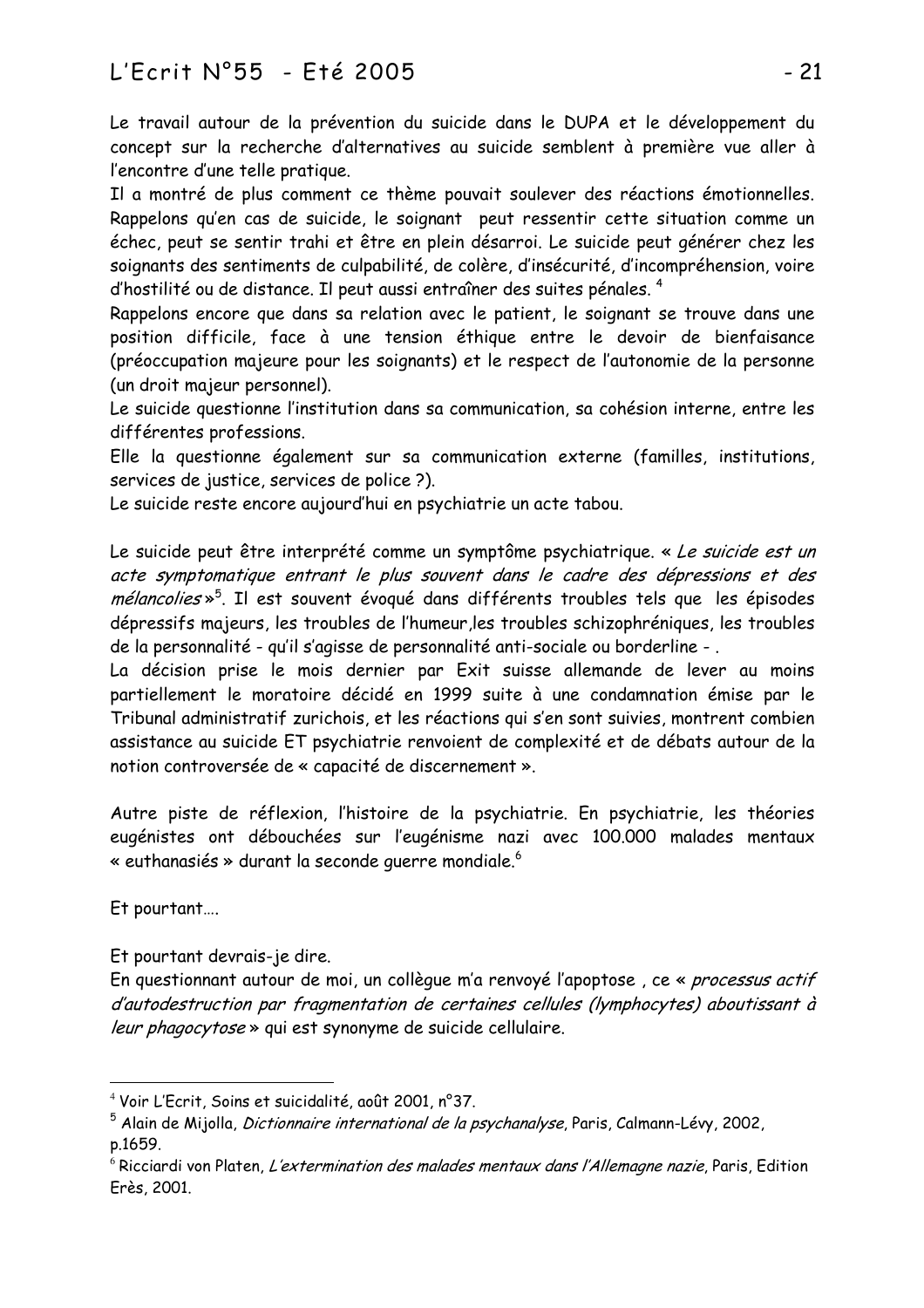-  

« La plupart de nos maladies se révèlent liées à des dérèglements du suicide *cellulaire* »<sup>7</sup>. écrit J.C. Ameisen qui est médecin, chercheur et professeur d'immunologie Paris. L'idée que la mort de nos cellules puisse être programmée par l'organisme luimême, et non résulter d'agressions externes, ne s'est imposée que très récemment. Comprendre qu'un cancer par exemple puisse être causé par l'arrêt des processus de suicide cellulaire, c'est voir le vivant sous un jour nouveau.»

Notons que cet éclairage vient de l'immunologie, moins suspecte que la psychiatrie quant à ses interprétations. La « vie-mort », oxymore qui inscrit une temporalité nouvelle dans la compréhension des mécanismes biologiques, peut être une nouvelle façon de positionner symboliquement les infirmiers dans le soin ?

Autre piste de réflexion, l'évolution du droit des patients évoqué en préambule par M<sup>me</sup> Odier, le Dr Wasserfalen, direction médicale du CHUV et M. Crespo, unité des affaires juridiques et éthiques CHUV.

La question du choix de vie, (et aussi de mort?) au sein de la société est de plus en plus souvent évoqué. Les législations se modifient. Dans le Canton de Vaud, après d'autres cantons, la nouvelle loi sur la santé publique (1<sup>er</sup> janvier 2003) introduit un nouveau rapport avec le patient (directives anticipées, représentant thérapeutique,...)

Et pourtant....

Je voudrais aussi vous raconter brièvement trois petites histoires qui proviennent du milieu psychiatrique.

Première histoire, c'est celle d'une femme, âgée d'une cinquantaine d'années, hospitalisée, qui accumule des fausses routes à répétition qui ont nécessité plusieurs réanimations, des transferts au CHUV. Hospitalisée alors en milieu somatique, après décision entre ses enfants et les médecins du Centre hospitalier, elle sera transférée plus tard dans un centre de Soins palliatifs où elle décédera tranquillement quelque temps plus tard<sup>8</sup>.

La deuxième histoire, c'est aussi celle d'une femme d'une cinquantaine d'années, souffrant d'un trouble de l'humeur important avec périodes d'exaltation et de dépression. Lors de sa nième hospitalisation, dépressive, depuis plusieurs années, elle fait la demande qu'on puisse l'aider à mourir dignement. Après discussion avec l'équipe soignante et son médecin psychiatre hospitalier, des contacts seront pris avec Exit qui ne pourra pas entrer en matière parce qu'il s'agissait d'une patiente souffrant d'un trouble psychiatrique.

Cette femme se suicidera quelques mois plus tard dans des conditions dramatiques.

La troisième histoire concerne une jeune femme qui souffre d'anorexie. Elle décide un jour de ne plus s'alimenter. Hospitalisée plusieurs fois entre le milieu somatique, quand

<sup>&</sup>lt;sup>7</sup> J.C. Ameisen. *La sculpture du vivant*, Paris, Seuil, 2003

 $^{\rm 8}$  Voir L'Ecrit n°47, octobre 2002 ; les articles : Psychiatrie-limite et limite de la psychiatrie et Qu'est-ce qui nous a échappé ?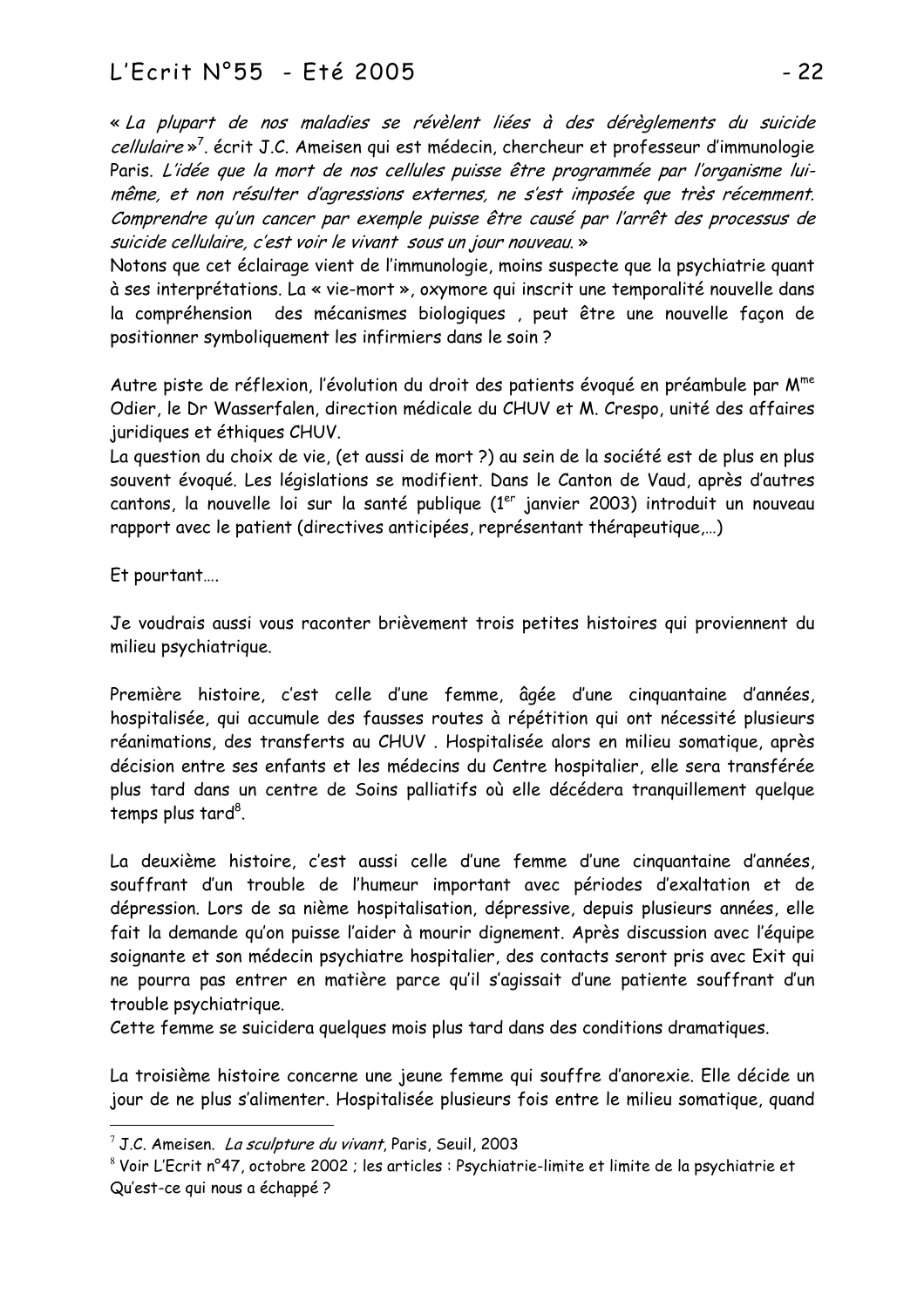# L'Ecrit N°55 - Eté 2005

sa vie est très sérieusement menacée, et le milieu psychiatrique, elle sera finalement transférée dans un centre de soins palliatifs d'où elle sortira, un mois plus tard, désireuse de vivre

Ces trois courtes histoires suscitent quelques commentaires ou réflexions :

# Commentaires et réflexions

Il n'est pas sûr que les décisions prises sont toujours les meilleures. Les évaluations rétrospectives sont souvent utiles, parfois faciles. Pourtant, c'est la fin qui confirme, ou non, nos interprétations, nos options thérapeutiques.

Ces trois histoires soulignent le « courage » des équipes soignantes, elles se passent ici en psychiatrie, mais elles existent également j'en suis sûr, dans le milieu somatique. Courage dans certaines décisions cliniques (contacts et entretien avec Exit et les centres de soins palliatifs).

En psychiatrie comme dans d'autres domaines, certaines décisions peuvent être difficiles à prendre. Les notions de responsabilité et de discernement sont au centre des débats sur la liberté de choix du patient.. Ces décisions peuvent de plus correspondre à une prise de risque importante même si elle est mesurée, évaluée. Ces décisions peuvent générer de la culpabilité et nécessitent une grande communication au sein de l'équipe, une grande cohésion.

L'assistance au suicide en psychiatrie pose la question de nos modèles, de nos interprétations. Elle renvoie à la notion de lâcher-prise qui semble là nécessaire. Elle nous renvoie aussi à la notion de toute puissante, comme d'avoir le pouvoir de vie et de mort.

L'assistance au suicide, tout comme les suicides réalisés dans le cadre institutionnel ou dans celui des psychothérapies, questionne.

Les réflexions sur le cadre médico-légal et éthique semblent des éléments bien sûr incontournables. Les peurs des répercussions judiciaires en cas de suicide et la notion de responsabilité méritent d'être précisées, peut être répétées, qu'il s'agisse de la responsabilité du patient face à son désir de mort (dans le sens être responsable des ses faits et gestes), responsabilité également des équipes soignantes face au risque d'être déconsidérées, aussi vis-à-vis de leurs propres collèques...

## Conclusion

Pour conclure, je voudrais revenir sur ce paradoxe que pourrait être chez un soignant d'aider à mourir, pas seulement en apportant des soins de confort avant que la mort ne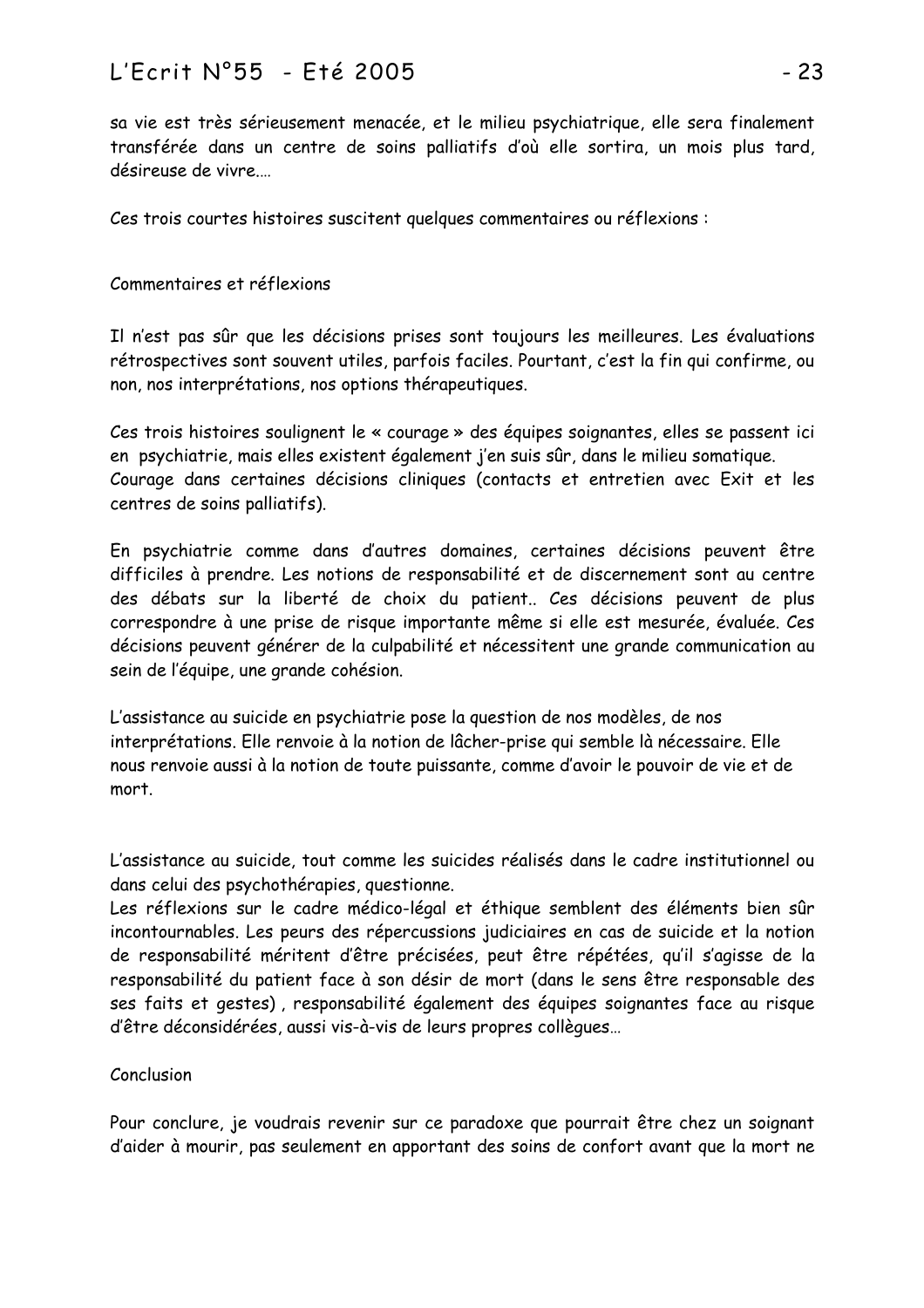# L'Ecrit N°55 - Eté 2005

vienne, en l'accompagnant, en l'assistant dans les derniers moments mais en amenant la mort elle-même, peut être sur un plateau, si vous me permettez l'expression ...

On m'a soufflé cette phrase de Franz Kafka sur son lit de mort.

« Tuez-moi, sinon vous êtes un assassin»<sup>9</sup>.

Plutôt que de le pratiquer, en douce, soyons clair et si le cadre légal l'autorise, pourquoi pas...Chaque soignant serait, après tout, libre ou non d'assister. (N'y a-t-il d'ailleurs pas une nuance entre assistance et assister)

Il n'en demeure pas moins que ce geste est un geste qui est n'est pas banal, c'est un euphémisme, et qui ne devrait jamais devenir, pardonnez-moi l'expression « un bouillon de 11 heures, avec consentement ».

Les éléments du débat nous questionnent sur nos valeurs, nos croyances, nos idéologies. Donner même indirectement la mort nécessite et nécessitera certainement beaucoup de débats éthiques, peut être juridique, dans la clinique. Il nécessitera aussi peutêtre/certainement d'autres rencontres comme celle d'aujourd'hui.

Je vous remercie de votre attention.

<sup>9</sup> Max Brod, Franz Kafka, Paris, Gallimard, 1945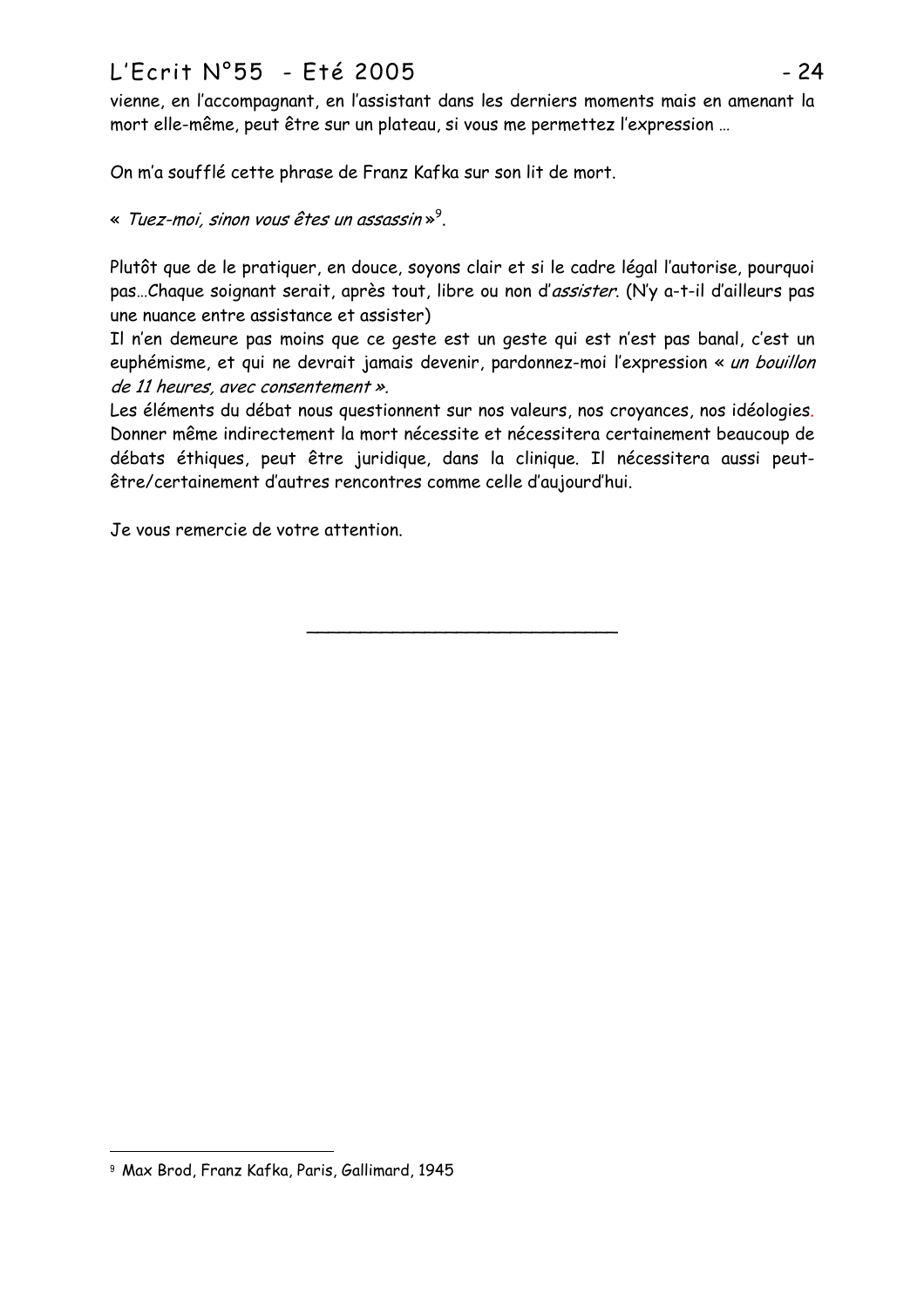# **SUPAA-DUPA:** Histoire d'une collaboration

Françoise Ramseier, Infirmière Spécialiste Clinique SUPAA. Jean-Pierre Boxelé, Infirmier SUPAA. Rifat Maksutaj, Infirmier DUPA. Yves Dorogi, Infirmier Spécialiste Clinique DUPA.

La collaboration entre la psychiatrie adulte et celle de l'âge avancée ne pourrait débuter sans quelques mots d'histoire.

La relecture de quelques unes des bonnes pages « d'histoires infirmières » dont on ne saluera jamais assez l'importance de travail de mémoire<sup>10</sup> a ravivé certains souvenirs ... souvenirs d'un passé pas si lointain où les soins aux personnes âgées et démentes relevaient de la vocation.

En effet, du temps de l'asile de Cery, les « vieux » étaient reléqués dans une « infirmerie » malcommode où patients et soignants partageaient, dans une grande proximité, une vie quotidienne de souffrance et de mort.

Même si un hôpital flambant neuf appelé la « gériatrie » - s'est ouvert dès 1963, peu de personnel et encore moins de diplômés se sentaient « appelés »pour pendre soin de ces malades.

A l'époque, sous la tutelle d'un unique infirmier-chef qui gérait planning et horaires de tout son petit monde, les infirmières de la division d'Admission Femme (connue sous le nom d'Annexe) étaient envoyées en « stage » de 6 mois

en gériatrie. Mais aussi, personne n'était à l'abri de se retrouver en gériatrie à remplacer au pied levé le matin même, une collèque manquante. D'autant plus que les prises en charges étaient lourdes avec un personnel souvent peu formé<sup>11</sup>. développement de pratiques Le infirmières spécialisées en psychiatrie de l'âge avancé était encore loin!

 $|e|$ cadre de  $\overline{a}$ formation Dans d'infirmière en psychiatrie, les stages en gériatrie étaient plutôt redoutés par les élèves qui étaient utilisés, à fortiori, comme force de travail à temps complet. Le choc de la réalité des pratiques infirmières souvent assez éloignées des théories enseignées. étaient suffisamment déstabilisantes pour les encourager à vite oublier ce passage obligé, plutôt que choisir d'y consacrer plus tard une activité professionnelle.

Du côté de la gériatrie, les soignants cultivaient volontiers <sup>"</sup> esprit « kaliméro » : à nous les vieux meubles dont Cery ne voulait plus, à nous les « pas de moyens » en matériel, en locaux, en personnel. Inutile de dire que ce regard pessimiste n'encourage pas

<sup>&</sup>lt;sup>10</sup> Claude Cantini et Jérôme Pedroletti.

<sup>«</sup> Histoire infirmières », Editions d'en bas, Lausanne.

 $^{11}$  En 1975, la proportion de décès à la sortie étaient de 41.3% ; et le personnel non diplômés représentait 47,5%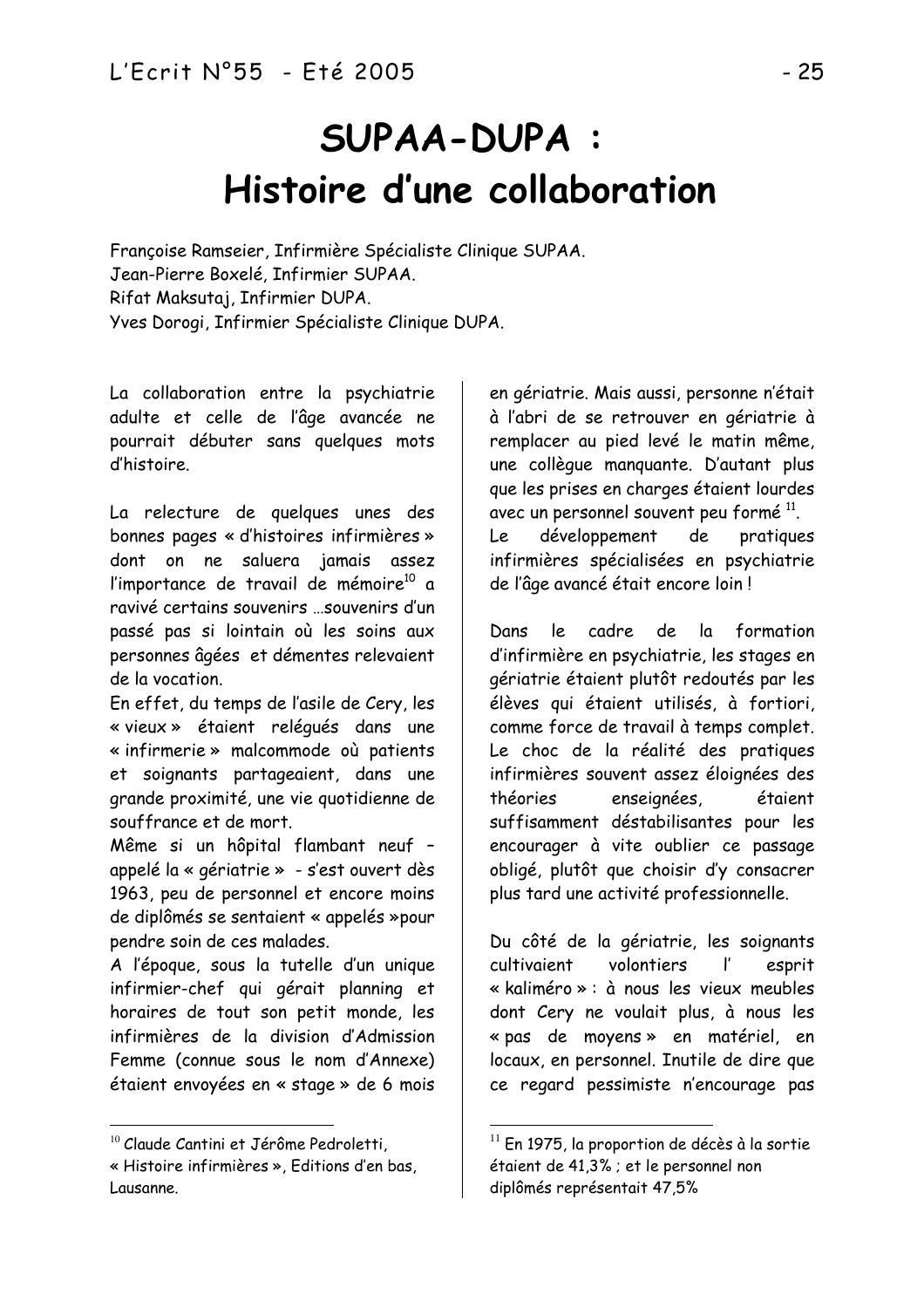l'ouverture vers l'autre. Il l'encourage d'autant moins que , à force de s'entendre répéter que le travail en psychogériatrie n'est ni intéressant, ni compliqué, ni prestigieux, nous, les soignants de ce monde oublié ne pouvions nous empêcher de développer ce qui

pourrait ressembler à un sentiment d'infériorité face à nos collègues de « psy » qui sont tous diplômés, qui ont. eux, le temps de se former, de penser et d'écrire

De notre histoire individuelle et commune on pourrait, arbitrairement, retenir quelques dates:

1972 : L'Hôpital gériatrique devient autonome de l'Hôpital de Cery pour les directions médicales et administratives

1981 : La nomination du service de psychogériatrie comme universitaire. A noter que le Prof. Wertheimer a tenu , pendant très longtemps, l'unique chaire universitaire de psychogériatrie du monde francophone et à donné au SUPG une renommée mondiale.

1992 : L'opération orchidée dans laquelle le SUPG a laissé quelques plumes.

1993 : La création des Hospices cantonaux qui s'est traduit par le fait que chacun gère son unité, même si elles sont toutes chapeautées par une direction administrative commune.

En 2003, le SUPG devient SUPAA (Service Universitaire de Psychiatrie de l'Age Avancé)

La collaboration des services infirmiers DUPA - SUPAA, s'est lonatemps résumée à se côtoyer parfois dans des formations à l'extérieur, mais sans réelle - de part et manifestation d'autre - de partager et travailler ensemble sur des projets infirmiers communs.

Et cette histoire de voisinage poli aurait pu tranquillement se pérenniser sans quelques interventions extérieures plus au moins imprévues :

La collaboration de deux spécialistes cliniques - l'un DUPA, l'autre SUPAAdans un mandat de la formation continue du CHUV pour assurer l'enseignement clinique de psychiatrie  $e<sub>t</sub>$ de. psychogériatrie destiné aides aux soignantes.

Mais c'est surtout, la réorganisation des institutions psychiatriques en DP-CHUV avec la nomination d'une direction des soins commune qui ont été, au niveau infirmier. le fer de lance d'un vrai changement.

Et depuis nous pourrions citer, de manière non-exhaustive:

- La mise en place de piquets infirmiers des cadres du DP- CHUV sur le site exercice assez anxiogène par manque ou absence de connaissance du territoire de l'autre, de son mode d'organisation et de fonctionnement ..-

- La création de la collégiale des cliniciens du DP-CHUV.

- Des projets de soins qui deviennent transverse: la mise en place de directives cliniques sur les chambres de soins intensifs.

- Des expériences de collaboration inter-services DUPA-SUPAA autour de situations cliniques qui , sans être encore très nombreuses, sont en train de se formaliser.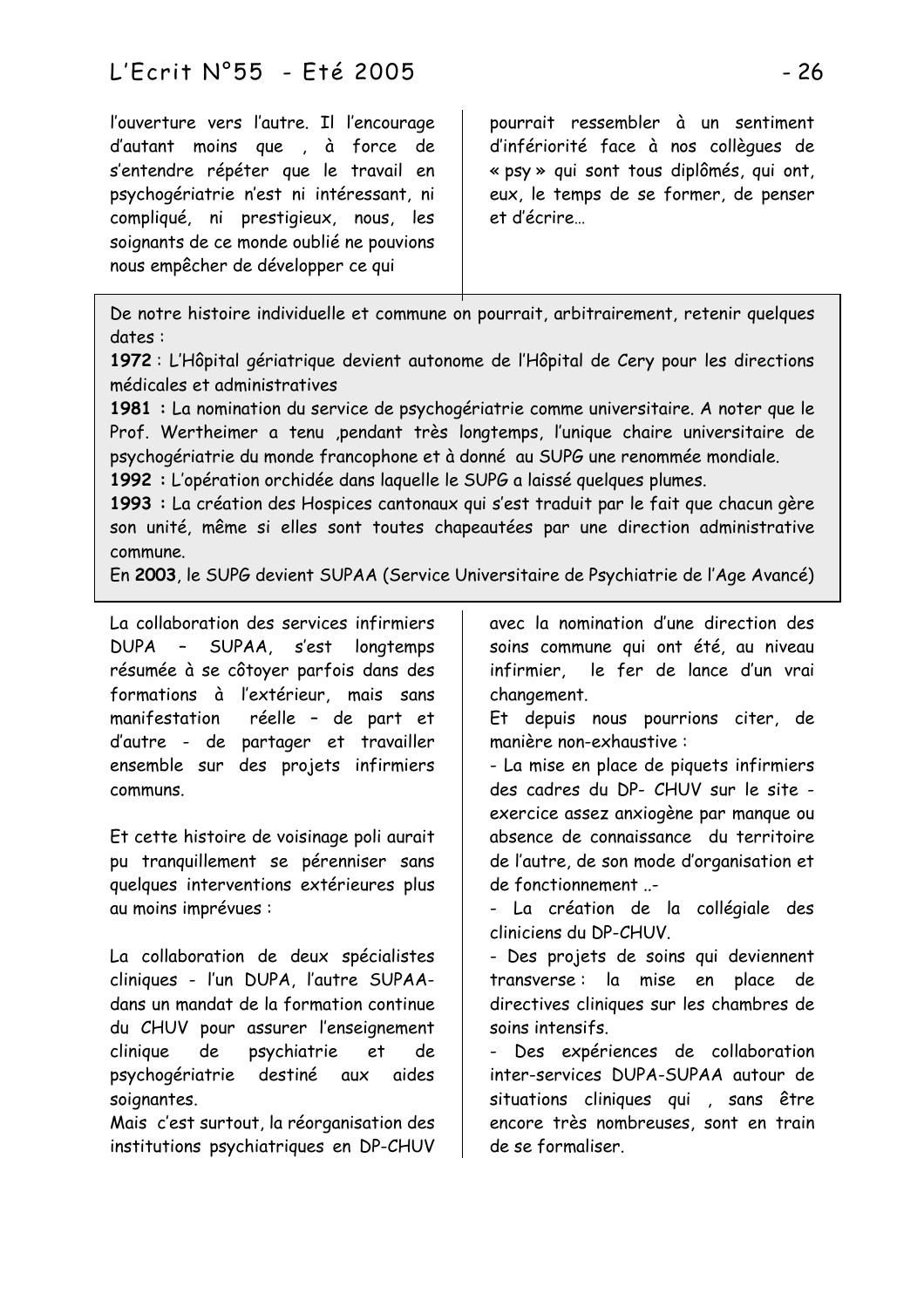#### SUPAA-DUPA : Notre rencontre avec Pierre

Pierre, c'était son prénom. « C'était » car le destin l'a enlevé lorsque nous étions encore là sur son parcours tumultueux de sa vie, il avait 59 ans.

Pierre a eu une histoire personnelle et familiale difficile, ce fut une longue descente...mais nous n'allons pas en dire plus, peut-être par respect ou simplement par ignorance. Nous nous centrerons sur son histoire médicale, et ses liens avec l'Institution.

A 49 ans Pierre est hospitalisé pour des troubles dépressifs sévères et une dépendance à l'alcool. Rapidement les soins « aigus » ne suffisent pas, la chronicité s'installe inexorablement, longue déchéance. De pension en foyer, de foyer en établissement, avec quelques courtes étapes à l'hôpital, Pierre suit son chemin.

Il rencontrera le notre à sa 11<sup>ème</sup> hospitalisation. L'EMS dans lequel il vit nous l'envoie pour des troubles importants du comportements : troubles mnésiques, émoussement affectif, trouble du sommeil, alimentation désordonnée, recherche de cigarettes incessante, comportement à risque avec le feu, dipsomanie occasionnelle, boit parfois l'eau des toilettes, agressivité avec menaces.

En division son état est tel, qu'il nécessite une prise en charge « un pour un » afin de le contenir. Solution acceptable pour qu'il puisse sortir de la chambre des soins intensifs, et pour ne pas fermer à clef une division qui se veut ouverte.

Au vu de la situation une première collaboration se fait avec le SUPAA ; sans surprise, traditionnelle, elle se résume en un mot : concilium. Les médecins s'accordent sur la complexité du cas, co-morbidité psychiatrique et psycho-organique, décompensation psychotique d'un côté et syndrome démentiel de l'autre... au milieu, Pierre

A cet instant une logique s'instaure, nouvelle, les territoires s'entrecroisent : constitution d'un réseau afin de réunir les différents partenaires pour prendre en main cette destinée sans lendemain.

L'initiative permet de s'accorder sur le besoin de soulager l'EMS de cette prise en charge ; malgré l'âge de Pierre mais vu sa complexité, le SUPAA et le DUPA prendront à tour de rôle Pierre, 1 semaine sur 8... l'EMS assumant son rôle. Le DUPA s'organisera pour exercer un tournus en son sein pour soulager les unités...

Les bonnes volontés ne suffisent pas. Se retrouvant dans son EMS, Pierre agresse, fugue. Lors d'une de ses tentatives de fuite vers l'inconnu, Pierre se brise le dos. Fracture d'une vertèbre cervicale, il est transféré au CHUV.

S'ensuit pour nous un sentiment d'échec. Avons-nous répondu aux besoins de Pierre ou à ceux des soignants ? Les faits parlent d'eux mêmes...

Une profonde remise en question de l'ensemble du système se fait jour. Nous identifions les limites des uns et des autres, sans exclure l'autre. La réunion des différentes compétences permet de créer une synergie et ainsi d'avoir une nouvelle lecture :

Malgré la volonté de garder Pierre dans cet EMS, il est apparu que celui-ci, de par sa structure n'offrait pas suffisamment de sécurité. De plus, les hospitalisations fragmentées ici et là, ne pouvaient qu'être délétères à Pierre, à ses maigres repères.

Après les constats, un consensus émerge. L'EMS nous aide dans nos démarches pour envisager un autre lieu de vie, plus en cohérence à la réalité clinique de Pierre. Le SUPAA et le DUPA s'engagent à s'occuper de Pierre de manière alternée, un mois à Glycine et un mois à l'AOC, avec la désignation de soignants référents sur les deux sites, privilégiant ainsi des repères plus fixes.

Mais le destin s'acharne, au moment où nous envisagions un lieu unique de soins, Pierre s'en alla... définitivement.

En retour Pierre nous a, sans doute, permis de nous approprier une envie de collaborer, de partager des compétences et aussi de mettre en évidence un savoir faire et des pratiques spécifiques dans une prise en charge complexe, comme une sorte de défi.

Défi de mettre de côté ses préjugés personnels, de mettre de côté les jeux de pouvoir, de rivalité, de compétition afin de s'ouvrir et de prendre en charge véritablement, ce pourquoi nous sommes là en tant que professionnels, le patient.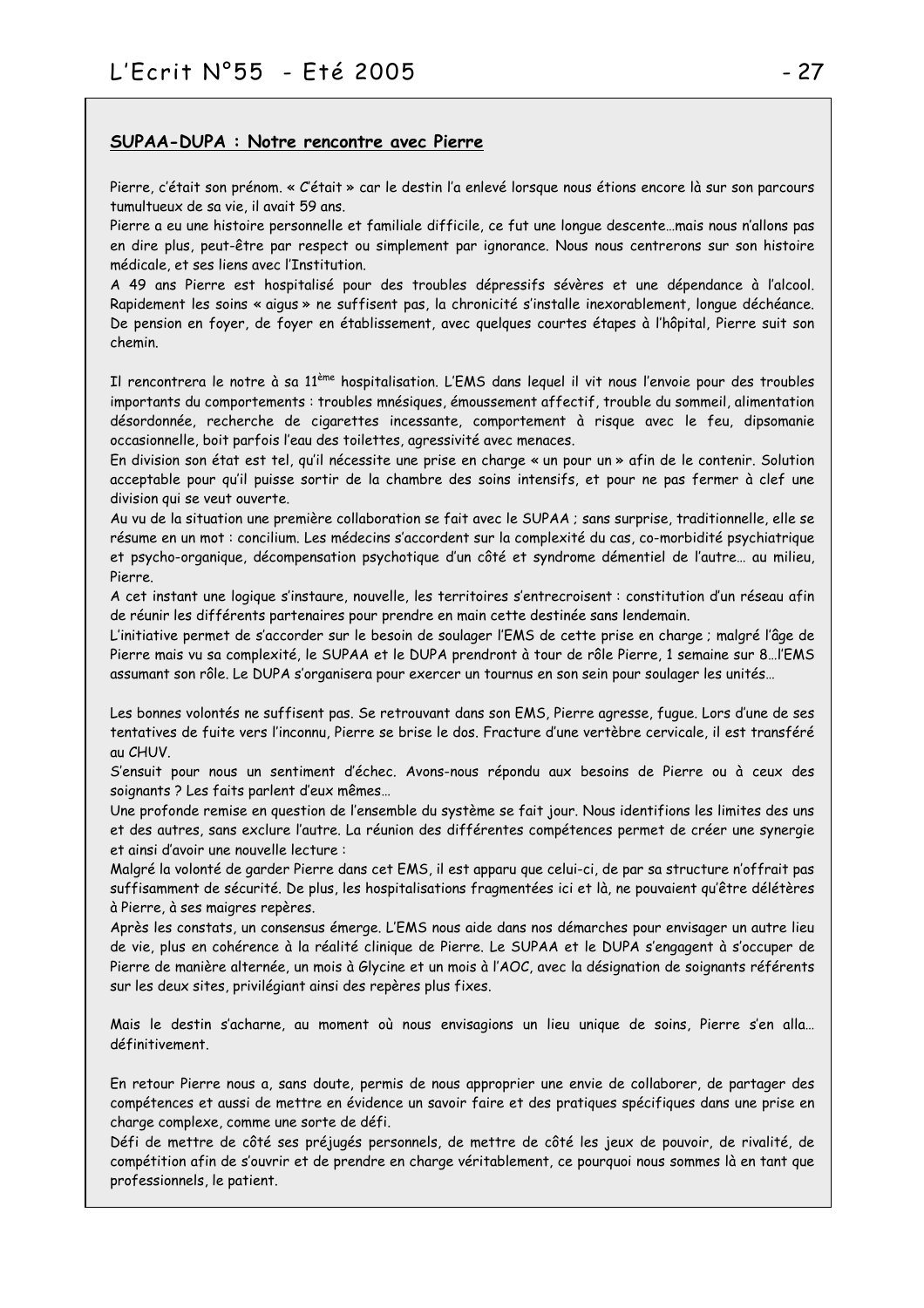# SUPAA-DUPA : Attentes et besoins

Cette expérience unique nous  $\mathbf{a}$ interrogé sur les modalités  $d'$ un partenariat. effet. En comment construire une pratique commune en  $les$ difficultés évitant e.t les dysfonctionnements auxquelles de part et d'autre nous avons dû faire face au risque de répéter notre propre histoire. Nous avons remarqué qu'il était difficile pour nous de se représenter ce que l'autre peut nous apporter et ce qu'il peut attendre de nous, ceci en adéquation avec le projet global de la prise en charge.

Une mini enquête auprès de nos collègues du DUPA et SUPAA a été menée afin de faire émerger les représentations et les attentes/besoins que les soignants ont envers l'autre service, et de récolter des propositions pragmatiques d'une collaboration.

Questions:

- 1) Comment imaginez-vous les prises en charge des patients au SUPAA versus DUPA.
- 2) Qu'est-ce que vous pourriez attendre du SUPAA versus **NUPA**
- 3) Comment envisageriez-vous une collaboration avec le SUPAA versus DUPA

## Résultats:

Concernant les représentions, nous remarquons qu'elles sont liées en partie à notre Histoire, mais elles reflètent aussi une grande part de la réalité de l'autre.

Cette enquête a surtout pu mettre en évidence une volonté de se découvrir et de faire connaissance, qui se traduit, entre autre, par des propositions concrètes de collaboration.

# SUPAA-DUPA : Vers des approches complémentaires

De l'histoire d'hier, qui fait partie d'un patrimoine commun et qui, en tant que telle est précieux puisqu'il marque notre temps, nos pratiques, nos mentalités et leur évolution, l'histoire d'aujourd'hui nous permet, et quelque part nous oblige à devenir les acteurs de nouveaux modèles de collaboration. Reste à définir e.t  $\lambda$ construire. entre. partenaires, les nouveaux modèles dont nous avons besoin, dont nous avons envie, sens dans l'esprit aui font d'un développement d'une culture infirmière commune. soucieuse également de. respecter nos spécificités.

En effet, face à une situation complexe, nous ne pouvons faire l'économie de mettre. ensemble. toutes nos compétences, cette démarche en soi elle compliquée car implique la reconnaissance de *l'autre*  $(nos)$ représentations) interroge les jeux de pouvoir (conflit) tant à être bien malgré nous, mise de côté. Mais une fois dépassées ces résistances aujourd'hui encore quasi obligée, nous sommes prêt à expérimenter la création de cette nouvelle synergie.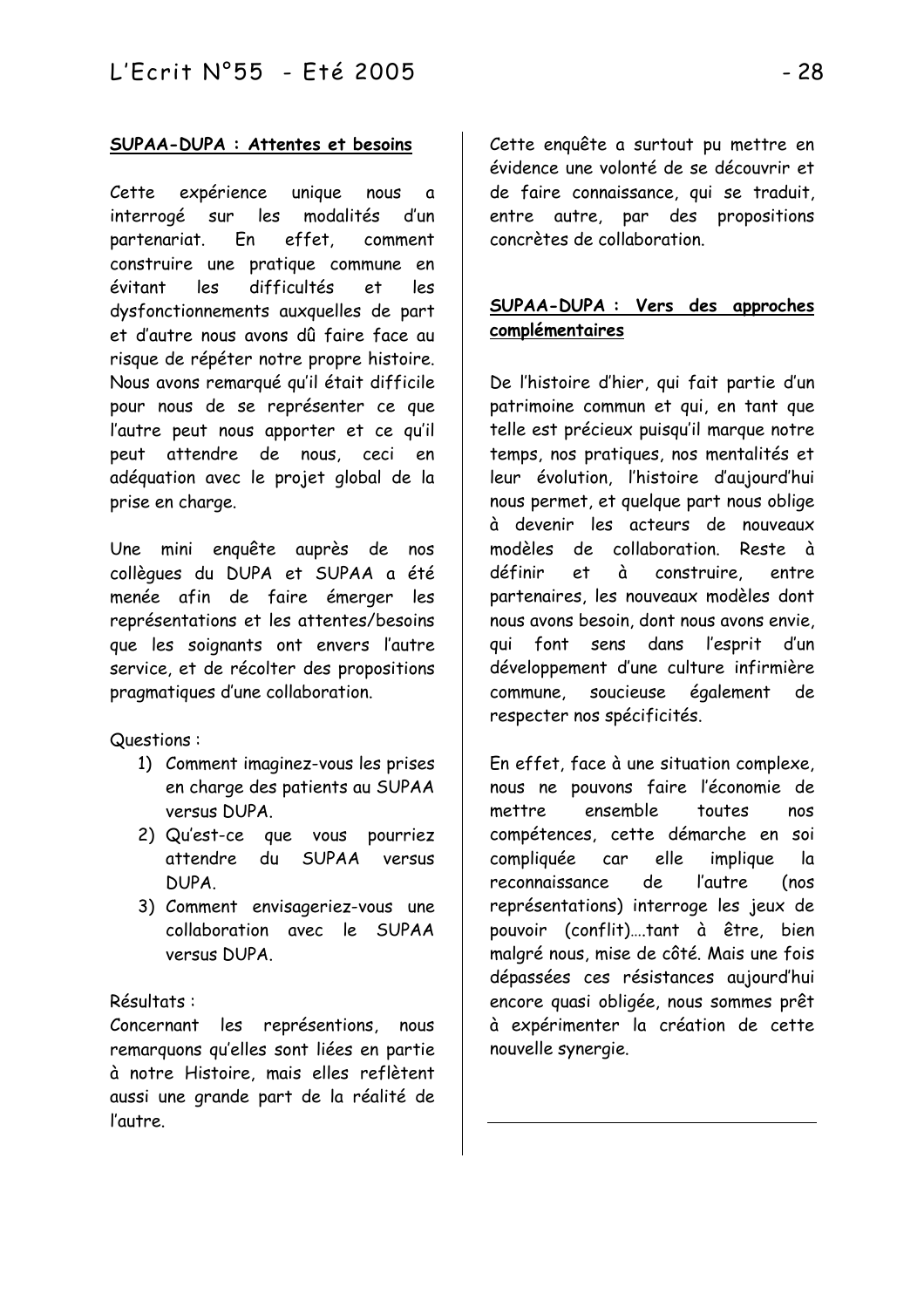# Le DUPA au Paléo Festival de Nyon

Mathias Lippuner, Infirmier à la STAH Catherine Reymond Wolfer, Infirmière Spécialiste Clinique à l'UPC

#### Promotion de la santé mentale en collaboration avec les « Liques Vaudoises de la Santé »

« La promotion de la santé est un processus qui confère aux populations les moyens d'assurer un plus grand contrôle sur leur propre santé et d'améliorer celle-ci » (OMS, Charte d'Ottawa, 1986)

## **Introduction**

Travaillant depuis de nombreuses années au stand de prévention et de promotion de la santé au camping du Paléo festival de Nyon, nous nous sommes interrogés sur la pertinence d'une action de promotion de la santé mentale auprès de la population d'un festival de musique en prolongement de l'action du groupe Infos dans les gymnases lausannois. Ce groupe, composé de soignants, usagers et proches du DUPA met sur pied en partenariat avec les écoles des actions d'information, de promotion de la santé mentale et de prévention auprès des ieunes adultes

L'écho très positif reçu lors de la présentation de notre projet à Bill Chapuisod, responsable du stand de Paléo ainsi qu'aux membres du groupe Info, nous a encouragés à entreprendre cette démarche pour la première fois en juillet 2004.

#### Historique du stand « Autour de minuit » au Paléo festival de Nyon

Suite au constat en 1992 d'une nécessité de régulation dans le camping du Paléo, fréquenté à cette époque par 10'000 personnes de tout horizon, l'organisation

de ce festival a mandaté les « Liques Vaudoises de  $|a|$ Santé » pour l'implantation d'une structure d'accueil et de premiers secours. En collaboration avec la Croix Rouge Jeunesse Suisse, la tente de la promotion de la santé. « Autour de minuit » a vu le jour en juillet 1993. A ses débuts, la tente abritait les « Premiers secours » et jouait un rôle de stand social, de prévention et de promotion de la santé dans le camping. Dès 1995 pour une optimisation des soins d'urgences et face à une importante demande, les « premiers secours » se sont constitués en parallèle dans un lieu distinct. Dès lors la tente a gardé son statut de stand social et de lieu de prévention au sein du camping avec la participation de plusieurs associations et institutions.

Citons actuellement:

Les Ligues de la Santé :

SLique pulmonaire vaudoise

**SLigue** vaudoise contre les maladies cardio-vasculaires

vaudoise le  $SLique$ contre rhumatisme

vaudoise **SFondation** contre l'alcoolisme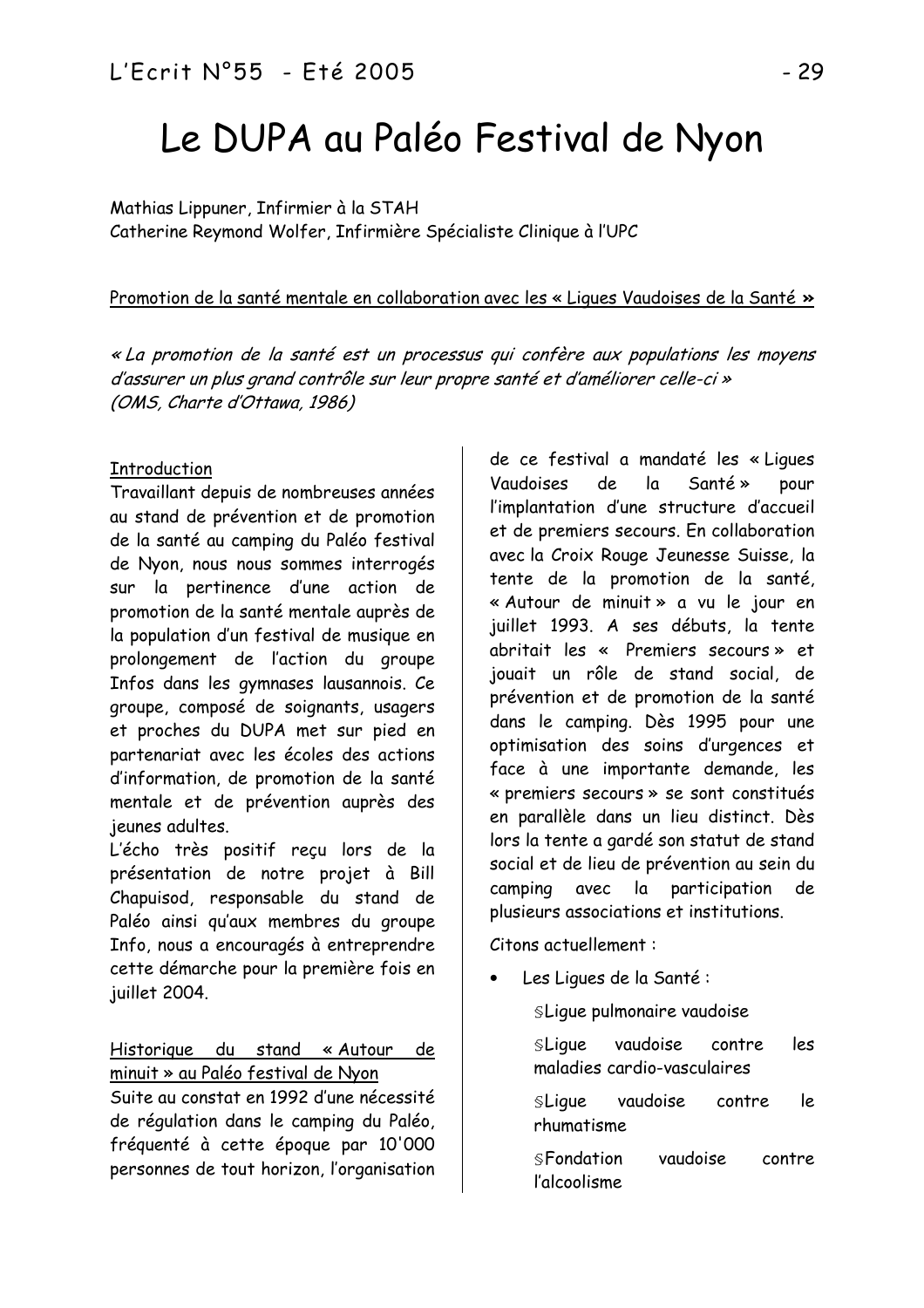§ Association vaudoise du diabète

§Fondation de la mucoviscidose

•  $CIPRET$  Vaud (Centre d'information contre la prévention du tabagisme)

- Groupe SIDA Genève
- Le DUPA / DP CHUV
- ReľAids
- Entrée de secours (Morges)
- Espace Prévention (Morges-Aubonne)

# <u>L'offre</u>

« Autour de minuit » est un lieu ouvert 24h/24, en 2005 du lundi 18,07 à 12h au lundi 25.07 à 12h. On y vend à bas prix des boissons sans alcool, de la nourriture et des alacons. Il constitue une alternative aux bars avec alcool du camping.

« Autour de minuit » est un lieu de prévention et de promotion de la santé :

Les intervenants (5 équipes de 4 personnes) sont pour la plupart issus des domaines professionnels de la prévention, du social et de la santé.

Les principaux sujets abordés  $sont:$ 

Les conduites addictives (toxicomanie et alcoolisme)

Les abus de substances et ses risques (conduite et alcool.

consommation de toxiques et sexualité...

La prévention face aux maladies sexuellement transmissibles et STDA

Les risques cardio-vasculaires et le tabagisme

Dès 2004, la santé mentale et les maladies psychiques

Les moyens utilisés sont :

Des affiches, des brochures d'infos, des autocollants

Une équipe itinérante distribuant des infos sur le camping

Les discussions engagées avec le public sur les différentes

thématiques.

La distribution de préservatifs

La mise en place d'une permanence de 6 spécialistes de la réduction des risques liés à la consommation de toxiques (groupe sida Genève, Rel'aids).

C'est un lieu d'accueil.

- Informations
- Espace d'écoute et de dialogue
- $\bullet$   $\,$  Mise à disposition d'un lieu de repos
- Echange de matériel d'injection en dernier recours

C'est un lieu de détente :

- Une atmosphère reposante (musiques, espace aéré).
- Des tables et des chaises permettant aux gens de se poser un moment.

• Des jeux (caramboles, échecs, puzzles, cartes), les journaux du jour et le programme des concerts

• Un coin enfants avec des jouets, des ieux, etc.

• Un terrain de beachvolley, avec un concours organisé chaque jour.

## **Situation**

« Autour de minuit » se trouve dans la « zone franche » du camping situé entre la « zone dortoir » (accès réservé aux détenteurs de billet) et la «zone Village » (ouverture de 10h à 3h). C'est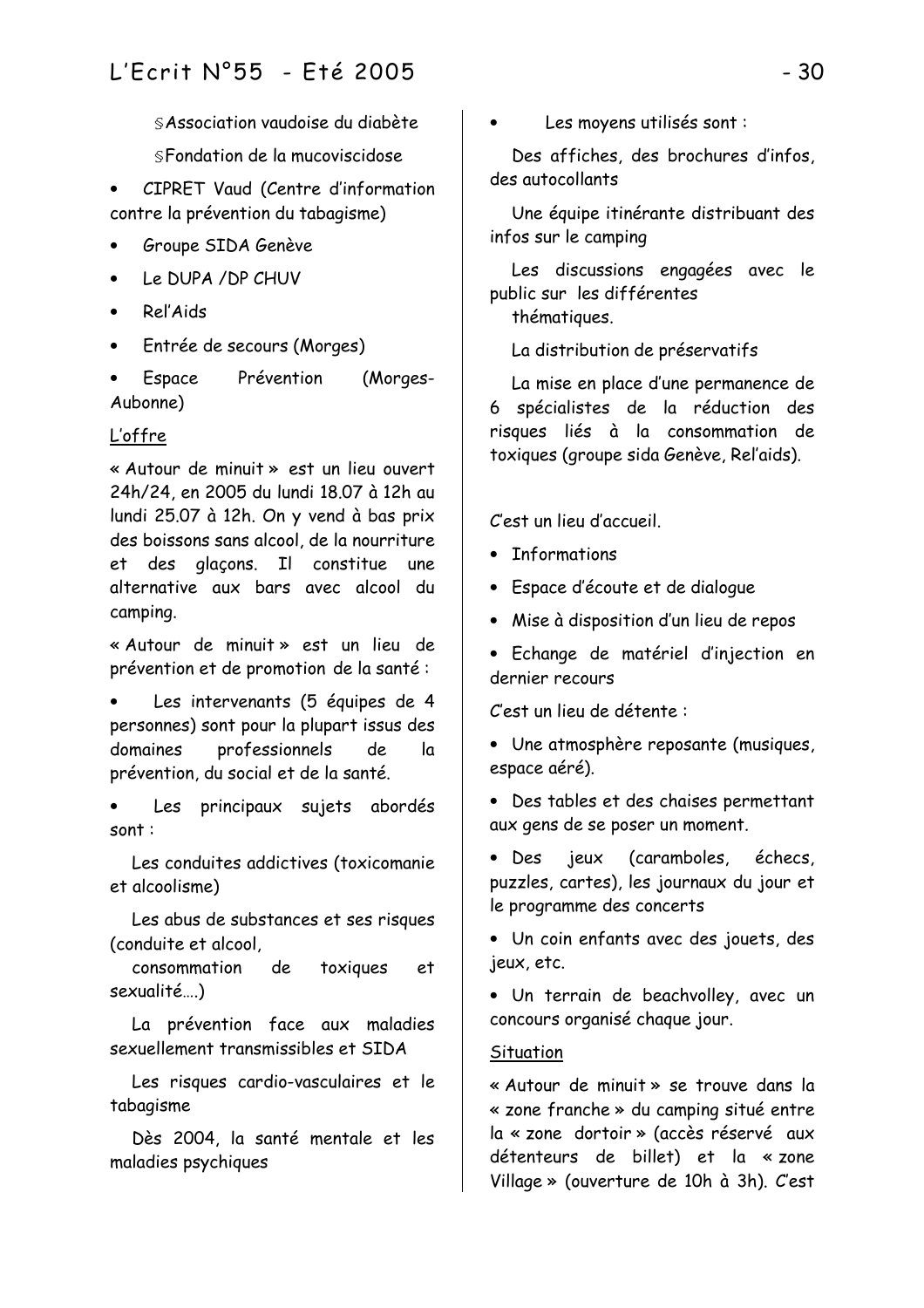un des lieux du camping accessible 24h/24 avec l'Accueil et les Premiers Secours

# La population cible

La population rencontrée à « Autour de minuit » est très diversifiée du point de vue socioculturel et générationnel. On pourrait de manière approximative diviser la clientèle en 2 grands groupes.

# Les campeurs

Viennent pour plusieurs jours au camping et possèdent au moins un billet pour aller aux concerts. C'est une population relativement jeune (18- 35 ans environ) qui fréquente réqulièrement le « stand.

Les visiteurs

Viennent dans la « zone village » pour se promener, manger quelque chose ou visiter les boutiques avant ou après un concert.

Parfois des personnes de la région passant une soirée dans la zone village sans aller aux concerts. Cette population est plus âgée (la quarantaine) et touche un large éventail socioculturel.

# Le projet Promotion de la santé mentale à la tente « Autour de minuit »

Comme c'est le cas dans les actions auprès des gymnasiens, nous axons notre intervention à Paléo en particulier sur l'information. l'échange e.t  $\overline{a}$ destigmatisation des maladies mentales et de la psychiatrie. Les thématiques de « santé mentale » et de « réseau » associées aux actions dans les gymnases sont également abordées de façon plus succincte.

# Rappelons les objectifs généraux du aroupe Info, applicables à cette action

**Tnfluencer** l'évolution des représentations et des croyances à propos des maladies mentales

- Echanger et informer sur les maladies mentales
- Favoriser l'acceptation et  $|a|$ compréhension des personnes ayant des problèmes psychiques
- Rendre plus acceptable l'idée de chercher de l'aide pour des questions de santé mentale
- Echanger et informer sur les lieux ressources à disposition dans le résegu
- Susciter la réflexion personnelle et collective sur la santé mentale.

# Les movens :

affiches Des interactives du « Groupe Info » sur les représentations des maladies psychiques suivantes :

- L'anorexie / boulimie
- La toxicodépendance
- La schizophrénie
- La dépression
- Interpellation et discussion autour des affiches d'information
- Brochures d'informations sur les maladies précitées
- Dépliant contenant les adresses des lieux ressources pour la suisse romande

(Qui Quoi Où?)

Séance d'information à l'intention des collaborateurs d'Autour de minuit

Notre présence sur le stand à titre de référent pour le public et nos collègues

# Regards sur cette action réalisée pour la première fois en juillet 2004

Nous avons constaté, durant la semaine, la présence d'une population très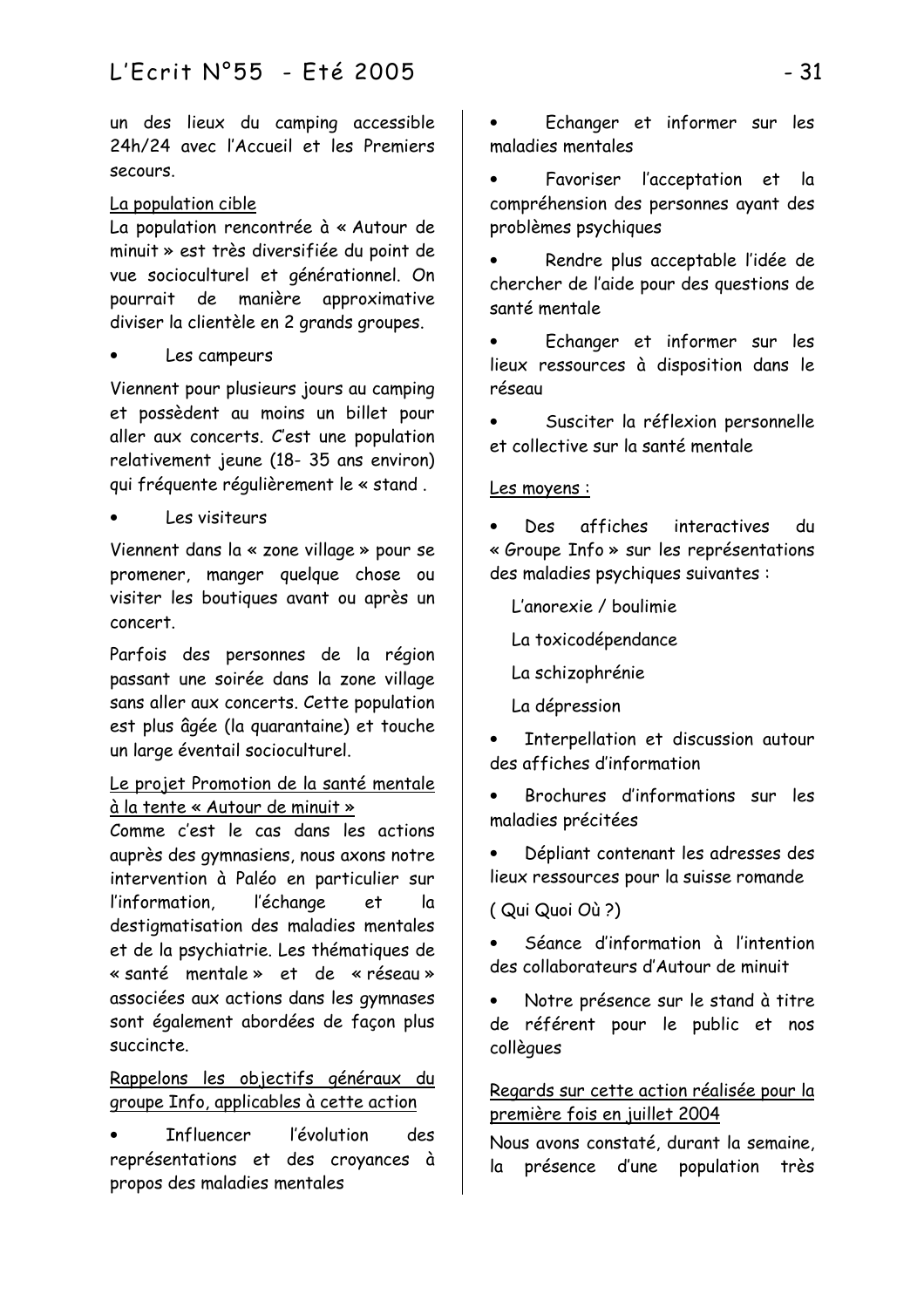éclectique comme à son habitude et avons estimé la fréquentation du stand entre 300 et 500 personnes par jour.

La plus grande partie de ce public consultait spontanément les posters et les brochures d'infos. En effet, plutôt que de les emporter une majorité de campeurs a préféré consulter les brochures sur place, en engageant la parfois avec d'autres discussion personnes. Le fait de disposer les brochures directement sur les tables incitait les gens à la lecture et à l'échange.

En discutant avec les campeurs, nous avons parfois constaté que la plupart ne se disait pas concernés directement par des problèmes de santé mentale, mais que leur intérêt pour ce sujet était plutôt motivé par leur expérience de proche.

De manière générale, l'action a recu un excellent accueil du public qui a insisté sur l'importance d'une telle démarche au camping du Paléo.

## Réaction des équipes

La présence des posters a stimulé entre les membres des équipes des échanges. enrichis par les divers horizons professionnels. Ces débats on fait émerger les représentations de chacun et ont contribué à changer certains préjugés  $\mathbf{\hat{a}}$ propos des troubles A ces psychiques. occasions des collègues évoquaient des vécus de proches ou de situations rencontrées dans leur pratique professionnelle. Ils ont salué aussi le bien fondé de cette démarche dans ce lieu et ont activement participé à ce projet.

# Perspectives pour juillet 2005

Poursuivre cette action de promotion de la santé mentale

Coordination d'une animation devant le stand autour d'une œuvre commune afin de favoriser les rencontres et le partage entre les campeurs.

# Conclusion

En regard de cette expérience, il s'avère que les conditions qu'offre un festival de musique pour une action de ce type sont assez idéales. En effet, la période de vacances, le lieu de détente, la présence d'intervenants ainsi que des brochures d'information à disposition, favorisent un intérêt quprès d'un public particulièrement hétérogène et contribue en cela à une bonne visibilité pour cette action de promotion de la santé mentale. Par ailleurs, cette hien intervention  $n = 1$ semble correspondre à des préoccupations actuelles de notre institution autour de la destigmatisation des troubles psychiques. En effet, placer ce débat sur la place publique participe également à notre sens à lever un certain tabou concernant ces troubles à diminuer la souffrance des patients liée  $aux$ préjugés de la société, rendre plus acceptable l'idée de chercher de l'aide pour des questions de santé mentale et ainsi faciliter l'accès aux soins. En cela il nous semble que cette démarche s'inscrit pleinement dans l'esprit de la promotion de la santé mentale.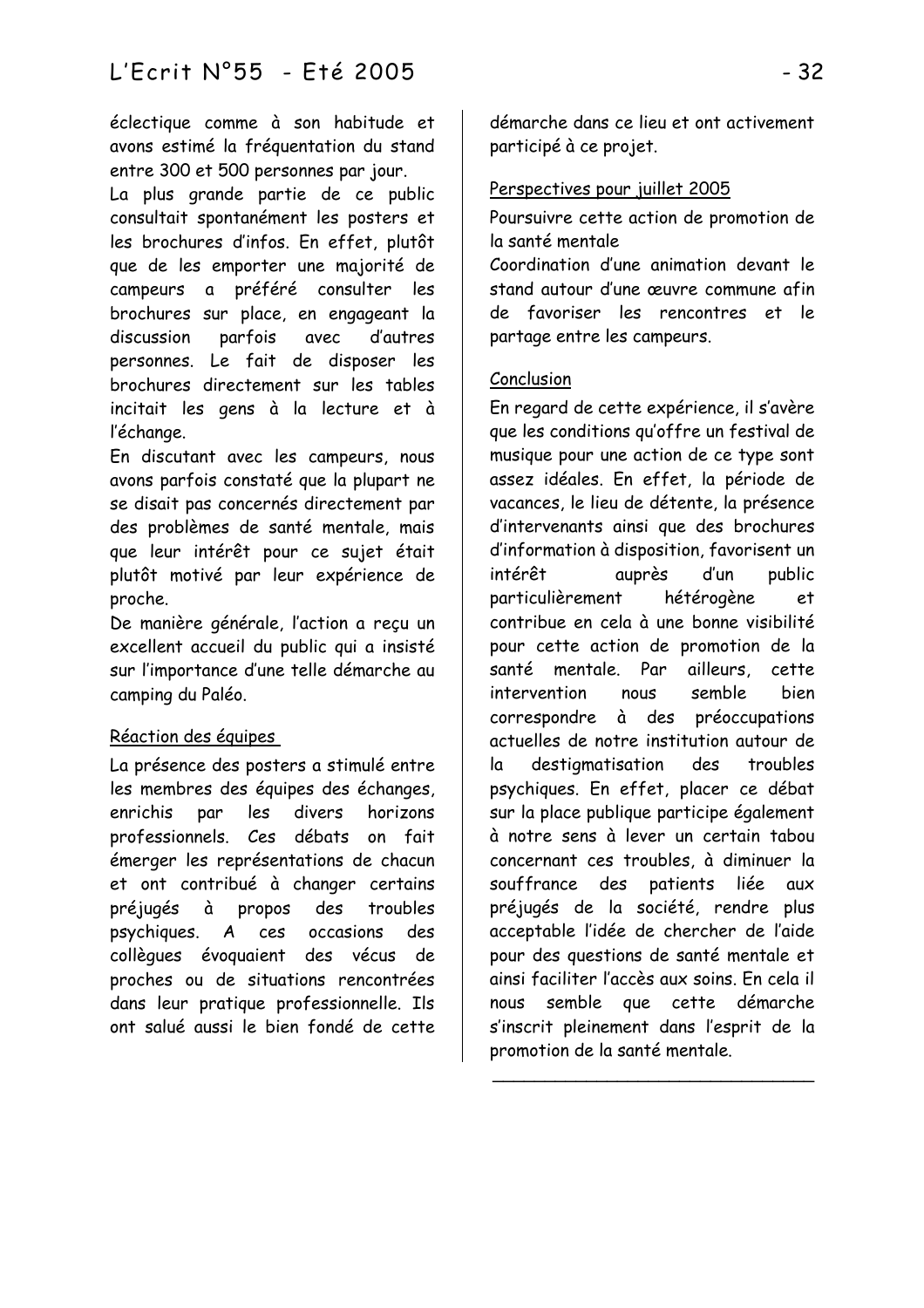# L'Ecrit

<u> 1989 - Johann Barnett, mars eta indonez erroman (h. 1989).</u>